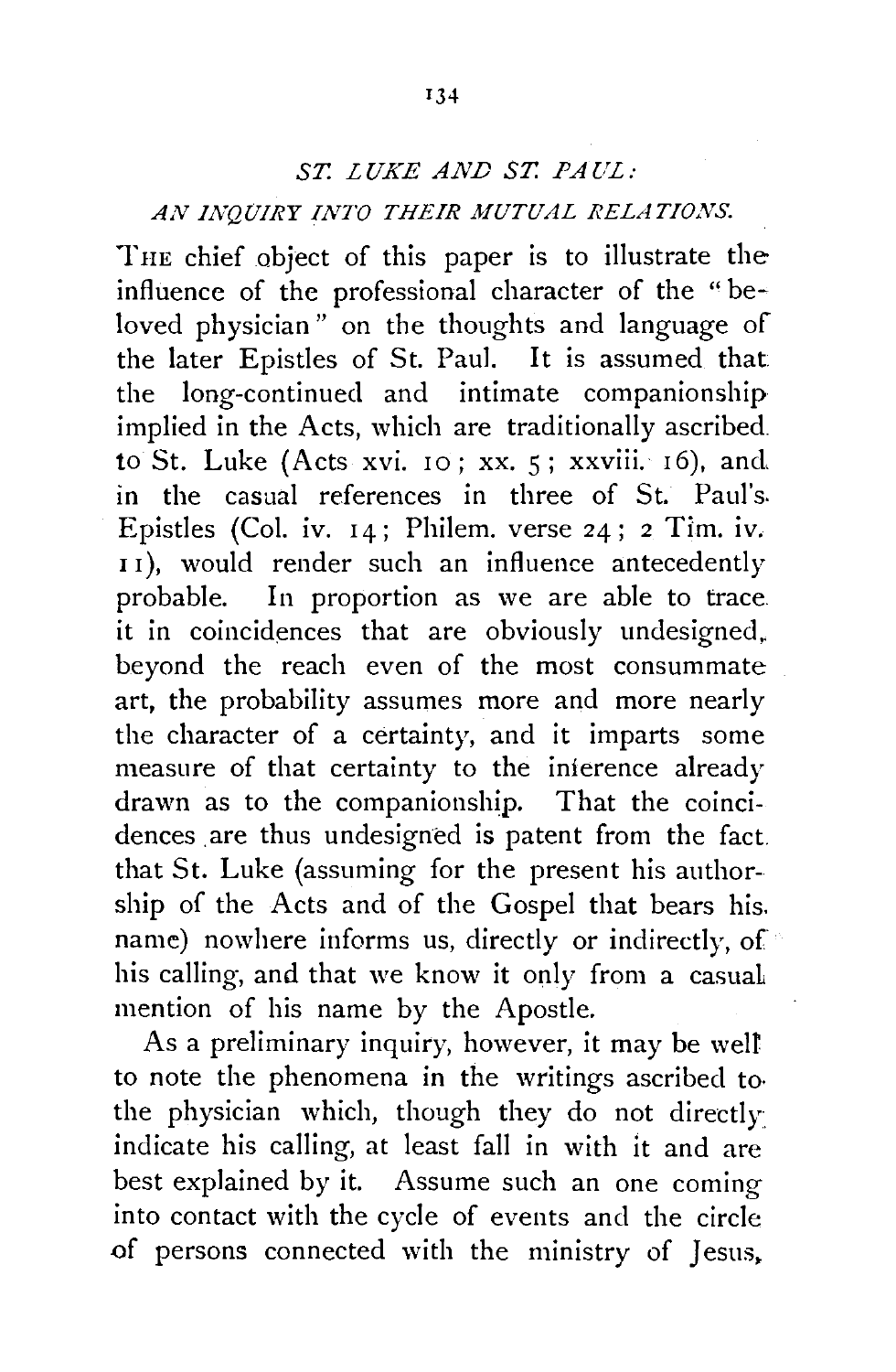and the early years of the Church which took its name from Him, and it is hardly conceivable that his way of looking on them should not have been, in some measure, determined by his technical culture, by the opportunities which his calling gave him, by the habit of observation which that culture and calling had formed and fashioned in him. Mr. Browning's wonderful poem, "An Epistle of Karshish the Arab physician,"<sup>1</sup> in which he represents one of the same calling suddenly, in the course of his travels, coming across the case of Lazarus as one transcending all his past experience, may

<sup>1</sup> The poem should be read as a whole; but as it is probable that the volume containing it may not be in the hands of many readers of THE ExPQSITOR, I may, perhaps, be allowed to put together a few of its more striking passages:-

> '1 Some elders of his tribe, I should premise, Led in their friend, obedient as a sheep, To bear my inquisition. \Vhile they spoke, Now sharply, now with sorrow,—told the case,— He listened not except I spoke to him, But folded his two hands and let them talk.

And oft the man's soul springs into his face As if he saw again and heard again His sage that bade him 'Rise,' and he did rise. Something, a word, a tick of the blood within Admonishes : then back he sinks at once ·To ashes, who was very fire before, ,In sedulous recurrence to his trade Whereby he earneth him the daily bread ; And studiously the humbler for that pride, Professedly the faultier that he knows God's secret, while he holds the thread of life. Indeed the especial marking of the man Is pure submission to the heavenly will-Seeing it, what it is, and why it is.

\* \* He will live, nay, it pleaseth him to live So long as God please, and just how God please.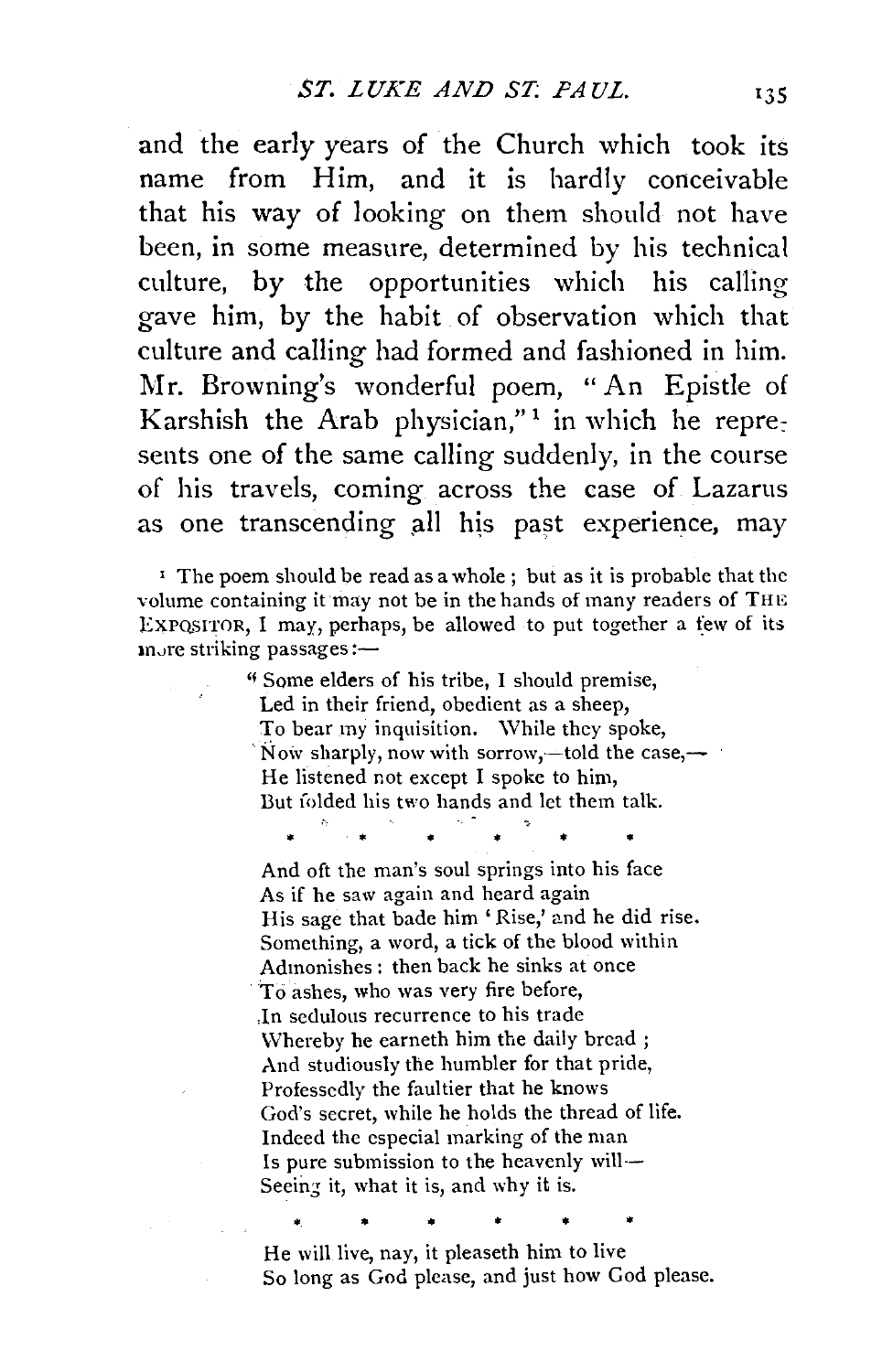be allowed, in its dramatic truth and vividness, to illustrate the impression which analogous phenomena would make on the mind of the Italian freedman who bore the name of Luke. ' Such a writer, more familiar with the form and substance of Greek literature than any other writer of the New Testament, must, from the nature of the case, at least be credited with a knowledge of the current phraseology of the medical schools of the time, and<br>
He even seeketh not to please God more

(Which meaneth, otherwise) than as God please.

• • • • • • This man so cured regards the curer, then,  $As-God$  forgive me  $1$ —who but God himself, Creator and Sustainer of the world, That came and dwelt in flesh on it awhile! Sayeth that such an one was born and lived, Taught, healed the sick, broke bread at his own house, Then died, with Lazarus by, for aught I know, And yet was ... what I said, nor choose repeat, And must have so avouched himself, in fact, In hearing of this very Lazarus.

The very God ! think, Abib; dost thou think? So, the All-great were the All-loving too, $-$ So, through the thunder comes a human voice Saying, '0 heart I made, a heart beats here ! Face, my hands fashioned, see in it myself, Thou hast no power, nor may'st conceive of mine, Eut love I gave thee, with myself to love, And thou must love me who have died for thee!' The madman saith He said so: it is strange."

1 Lucas is, beyond all doubt, a contraction of Lucanus, and this suggests Lucania in Southern Italy as his birthplace. The inference becomes more conclusive when we take into account the obvious familiarity with Italian topography seen in the mention of Appii Forum and the Three Taverns in Acts xxviii. That he was a freedman may be inferred from the fact that well-nigh every physician in Italy belonged to that class.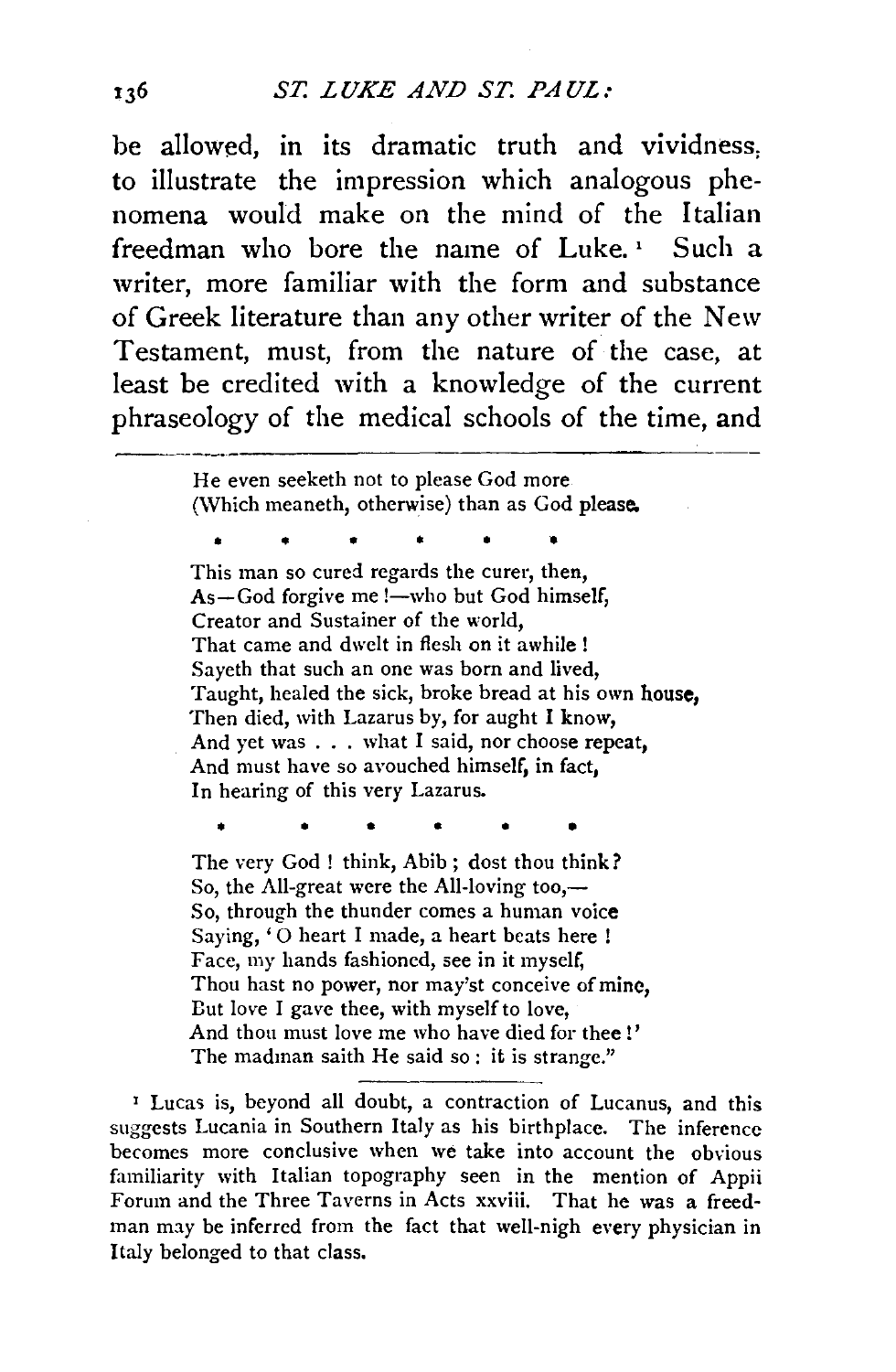of the text-books, such as the writings of Hippocrates, upon which the education given in them was based. Some of the examples of this phraseology are familiar enough to most students, but for the sake of making the inquiry complete, it will be necessary to note them briefly here. Thus we find him noting specifically the special combination of fevers  $(\pi \nu \rho \epsilon \tau o)$ , as in Hippoc. *Aph.* vii. 63, 64, the plural is obviously technical for " feverish symptoms") and a bloody flux<sup>1</sup> (dvoevrepla) from which the father of Publius suffered at Melita (Acts xxviii. 8), and using in relation to the generous gifts which it called forth the special word "honour"  $(\tau \psi)$ , which, like our "honorarium," was applied to the payments made to those who practised a profession, and not a trade. So, again, in the healing of the cripple in the Temple (Acts iii. 7) he records with a technical precision which our English Version but partially represents that "his feet" (not the common  $\pi\delta\delta\epsilon$ , but  $\beta\acute{a}\sigma\epsilon\epsilon$ -a word used by Hippocrates, p. 637) "and ankle bones" *{crcpvpa)* "were strengthened," the previous crippled state being due to the congenital imperfect development of the bones and tendons of the feet. So, in tracing the sequel of the miraculous healing, he twice dwells on the fact that the man leapt, not once only, but repeatedly, as if with a natural exultation and desire to test his newly-acquired power. (Acts iii. 8, 9.) So, again, as one who, as far as he could, made a point of inquiring into the history of each case of healing, he states that the paralysis of Æneas had lasted for eight years, and that for the whole of that period

<sup>1</sup> Hippocrates ( $Aph$ . vi. 3) speaks of this combination as specially severe and dangerous.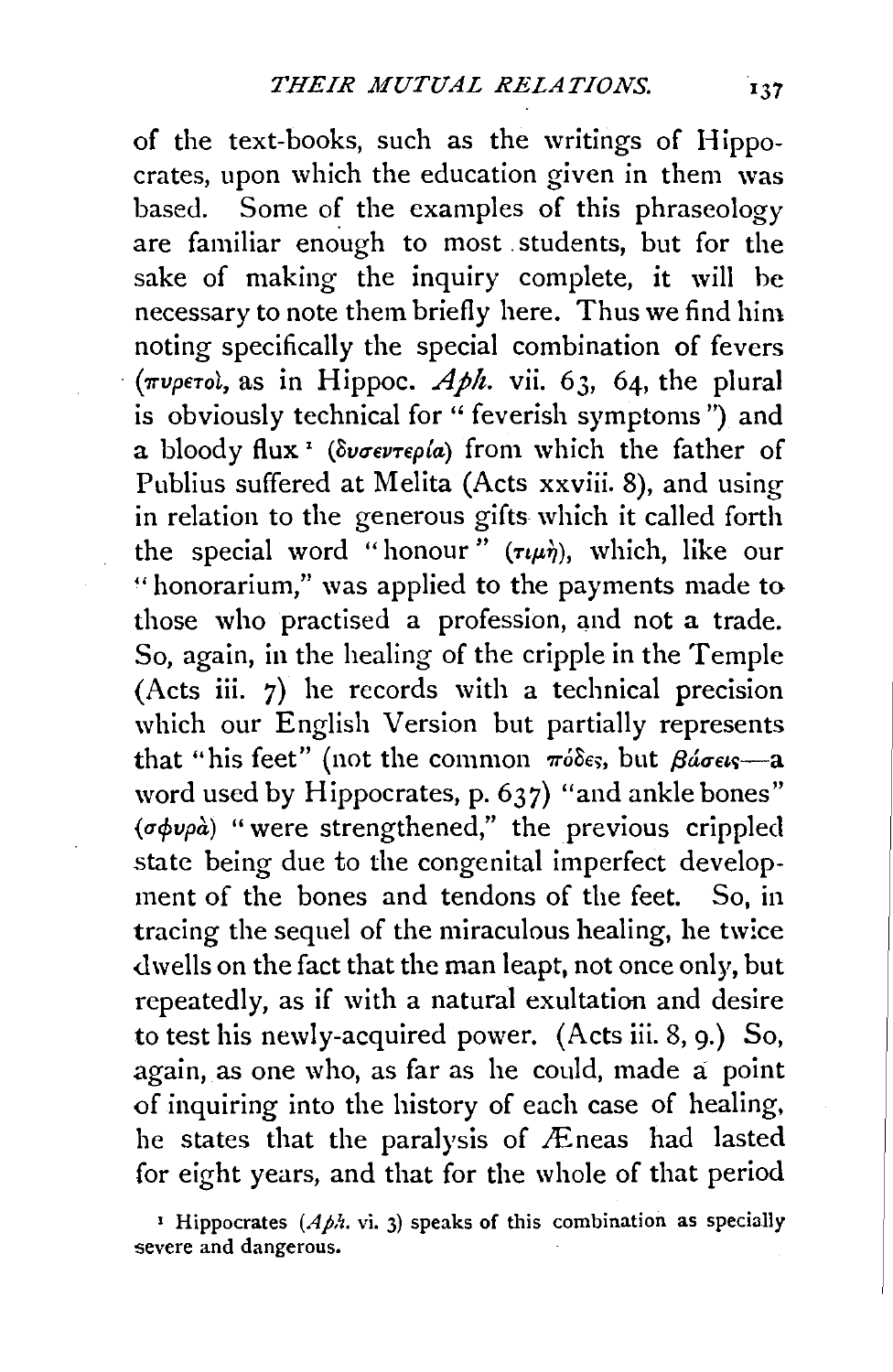he had been bedridden. (Acts ix. 33.) Assuming, what I hope to prove more fully by and by, that his relation to St. Paul was one which involved constant personal application of his professional skill, we can understand how he would register the fact that when he recovered from his temporary blindness there fell from his eyes as it had been the " scales" *(ωσελ λεπίδες)* of the incrustation incidental to ophthalmia or othet forms of severe inflammation of the eye-balls. (Acts ix. 18.) So, while an unscientific writer, say like St. Matthew, would have been content with describing St. Peter's vision as a, dream  $(\delta\nu a\rho)$ , he more technically sees in it a trance  $(*\sigma\tau\alpha\sigma\iota\varsigma)$ , and connects that " ecstatic" state with its natural antecedents in St. Peter's long-continued fasting, and probably his exposure in the exhausted condition thus brought on to the burning mid-day sun, at the fourth hour of the day, as it blazed down on the house-top to which he had withdrawn for prayer: (Acts x. 9, ro.) A Jew using the common language of Palestine would have simply spoken of the damsel at Philippi as having an unclean spirit, as possessed with a demon. St. Luke, though in compiling the narrative of his Gospel from Palestine records he uses the language which he found in them, in dealing with a case which came under his own observation uses a term which more. naturally suggested itself to a Greek physician, and speaks of her as having " a spirit of Python," or Apollo, presenting phenomena identical with the convulsive movements and wild cries of the Pythian priestess at Delphi. (Acts xvi. 16.) One whose previaus studies had made him acquainted with the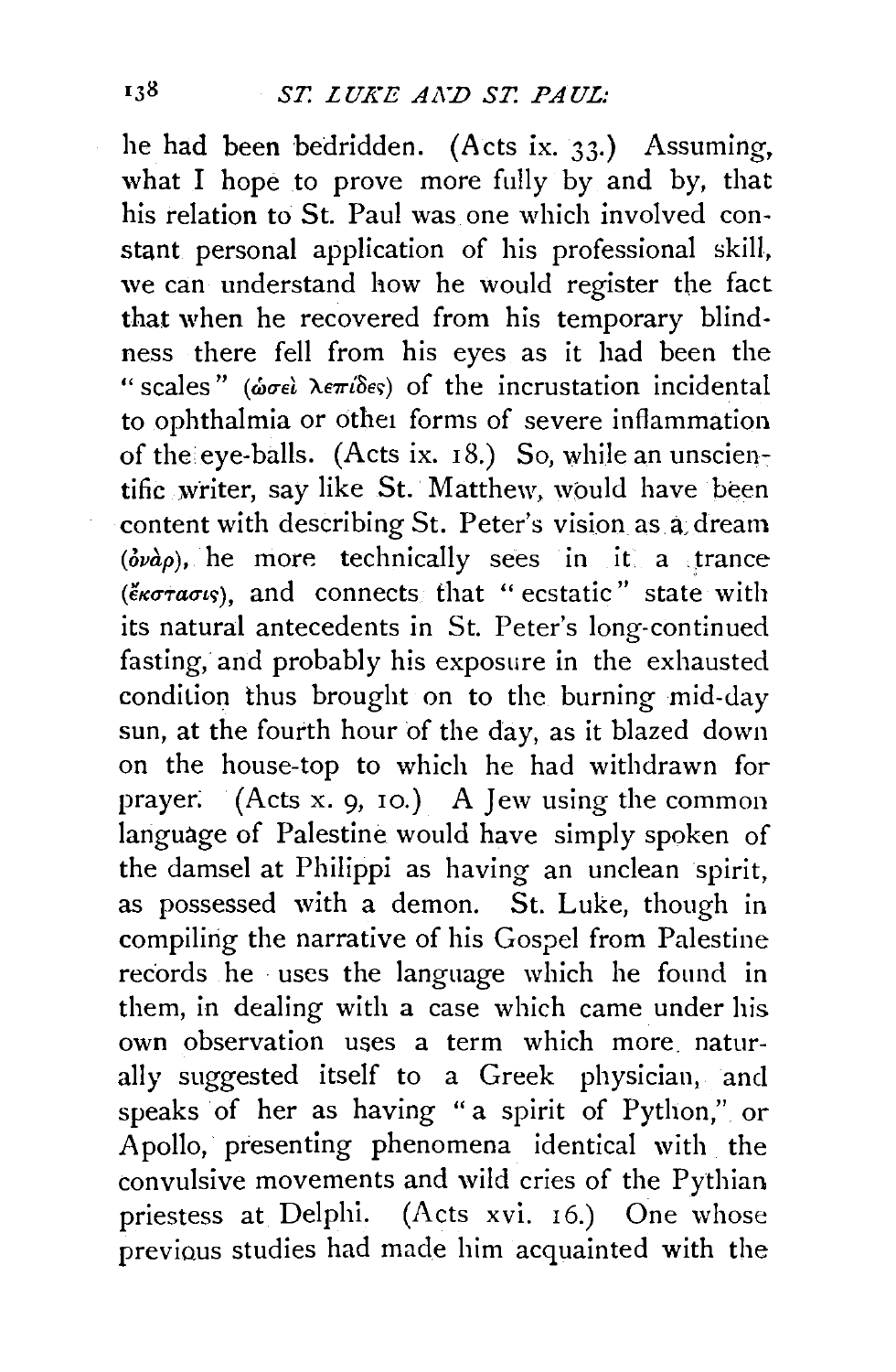recorded cases of phthiriasis, such as those of Antiochus Epiphanes (2 Mace. ix. 9), Pheretima (Herod. iv.  $205$ ), and Sylla, and perhaps Herod the Great (Josephus, Ant. xvii. Is), would note with a special interest the addition of another instance in the death of Herod Agrippa as "eaten by worms,"  $\sigma$ κωληκόβρωτος. (Acts xii. 23.)

So, turning to his Gospel, we find that while the other Evangelists use the word  $\delta$ vvá $\mu$ eus in a vague way as a synonym for miracles, St. Luke only speaks with a professional precision of the  $\delta \hat{\nu}$ ualus, the "virtue" of the old medical writers (Hippoc. Ant. *Med.* c. 22), which seemed to him to be the instrument of healing, drawn from the person of Christ by the touch of faith. (Luke viii.  $16, 17$ .) He alone recalls the words which naturally would come home to him witha special force, " Ye will surely say unto me this parable, Physician, heal thyself" (Luke iv. 23). Lastly, whatever view we take of the precise nature of the fact described, it was quite in accordance with his character that he should note that in the agony at Gethsemane " our Lord's sweat was, as it were, great drops" ( $\theta \phi \phi \beta \omega$ , clots, a definitely medical term) "of blood falling down to the ground" (Luke xxii. 44).

We enter on a more conjectural region, yet one in which the conjectures have at least the merit of giving a reasonable explanation of phenomena, when we connect St. Luke's work as a physician with the opportunities which he manifestly possessed, in a higher degree than others, in his work as an historian. What characterizes his Gospel and the Acts is  $(1)$  the information which he supplies as to the several members of the Herodian family,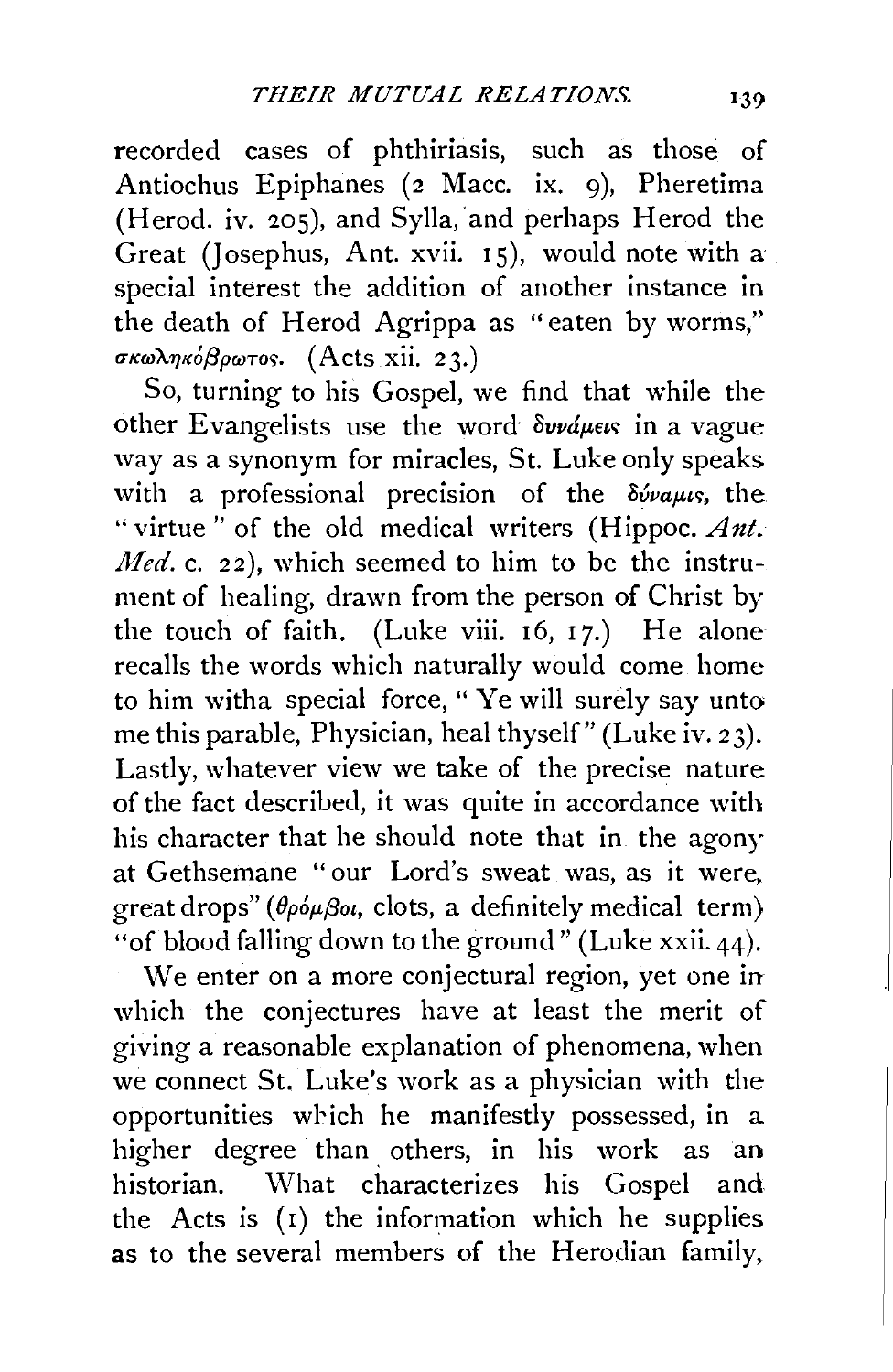## qo *ST. LUKE AND ST. PAUL:*

Antipas and the two Agrippas, Manaen, Drusilla, and Bernice; and (2) his access to letters and documents, on the one hand, and, on the other,  $(3)$  his acquaintance with the names of the company of devout women who accompanied our Lord at least in his later journeyings, and ministered to Him of their substance. (Luke viii.  $I$ ; xxiv.  $IO$ .) It is, at any rate, probable that a skilled Greek physician living at Jerusalem or Cesarea would be eagerly sought out and welcomed by the official class at the seat of Roman government, and hardly less so by those whose position and active work must have made them conspicuous among the members of the Church of the Holy City, and the centre of whose reverence must, in the nature of things, have been found in the mother of the Lord they loved. Thus we may think of him as gathering from their lips every anecdote, if we may so speak of the facts of the Gospel, which was likely to dwell in the memories of such women-the love and the tears of the woman that was a sinner, the seven devils that had been cast out of Mary Magdalene, the pitying words spoken to the daughters of Jerusalem, the cry of the woman who burst out into the adoring exclamation, "Blessed is the womb that bare thee and the paps which thou hast sucked;" the raising of the son of the widow of Nain. Thus, also, we may think of him as obtaining the record, manifestly originally Aramaic, in which he has given us the Gospel of the Nativity, the recollections which lingered in that company of the saintly wife of Zacharias and the prophetess Anna, the daughter of Phanuel. From them too, and therefore ultimately from the mother of the Lord,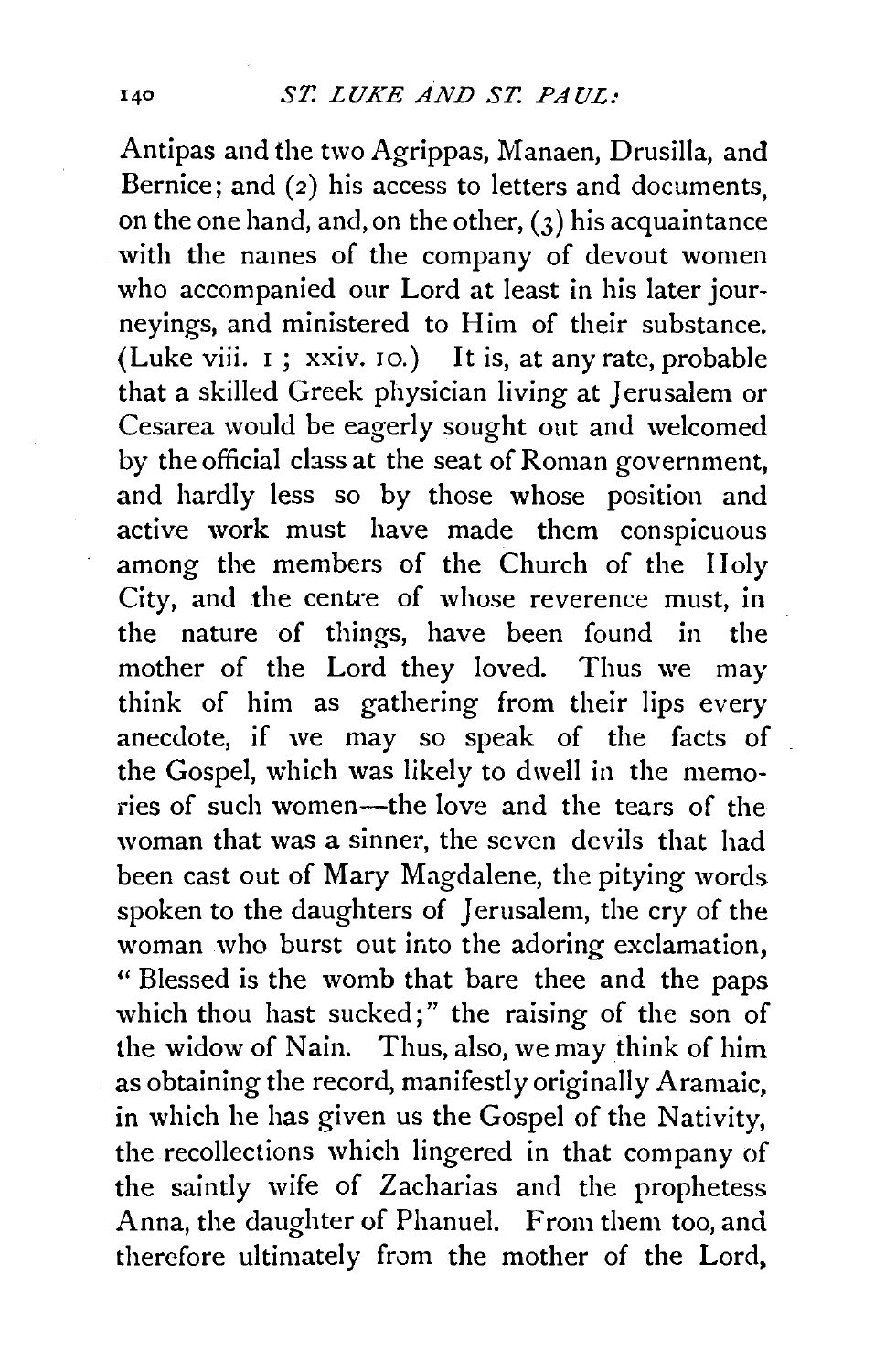he may well have derived the genealogy which he inserts at the end of that record, and which, whatever view we take of its relation to that given by St. Matthew, is manifestly one which, running, as it does, through the line of natural descent, may well have been cherished side by side with that which traced the succession of regal inheritance in the home of Nazareth. When we remember that the Emmaus in Judea had, like its namesakein Galilee, a reputation for medicinal springs, $<sup>1</sup>$  which might well</sup> have attracted to it the footsteps of the travelling physician, and that there, as elsewhere, he would naturally utilize every visit as an inquiry into the facts of the history which he had already planned and for which he was gathering materials, it is no bold assumption to think that we owe to such a visit the record, peculiar to his Gospel, of that walk to Emmaus, when the two disciples (of whom the one whom he names Clopas was probably his informant) felt their hearts burn within them as the risen Lord talked with them by the way and opened to them the Scriptures. (Luke xxiv. 18.)

Lastly, under this head, I would venture to note as at least characteristic of the kind of culture which medical education gives, the accuracy which we find both in the Gospel and the Atts in the report of details seemingly insignificant, and sometimes even in instances where it has required careful research on the part of modern criticism to ascertain that it was accurate. Thus, for instance, his notice of the  $\sigma_T \rho \sigma_T \gamma_0$  at Philippi as a Roman

<sup>•</sup> The very name, indeed (connected, as it is, with Hammath, "hot springs," or the more familiar Hammam), implied the reputation.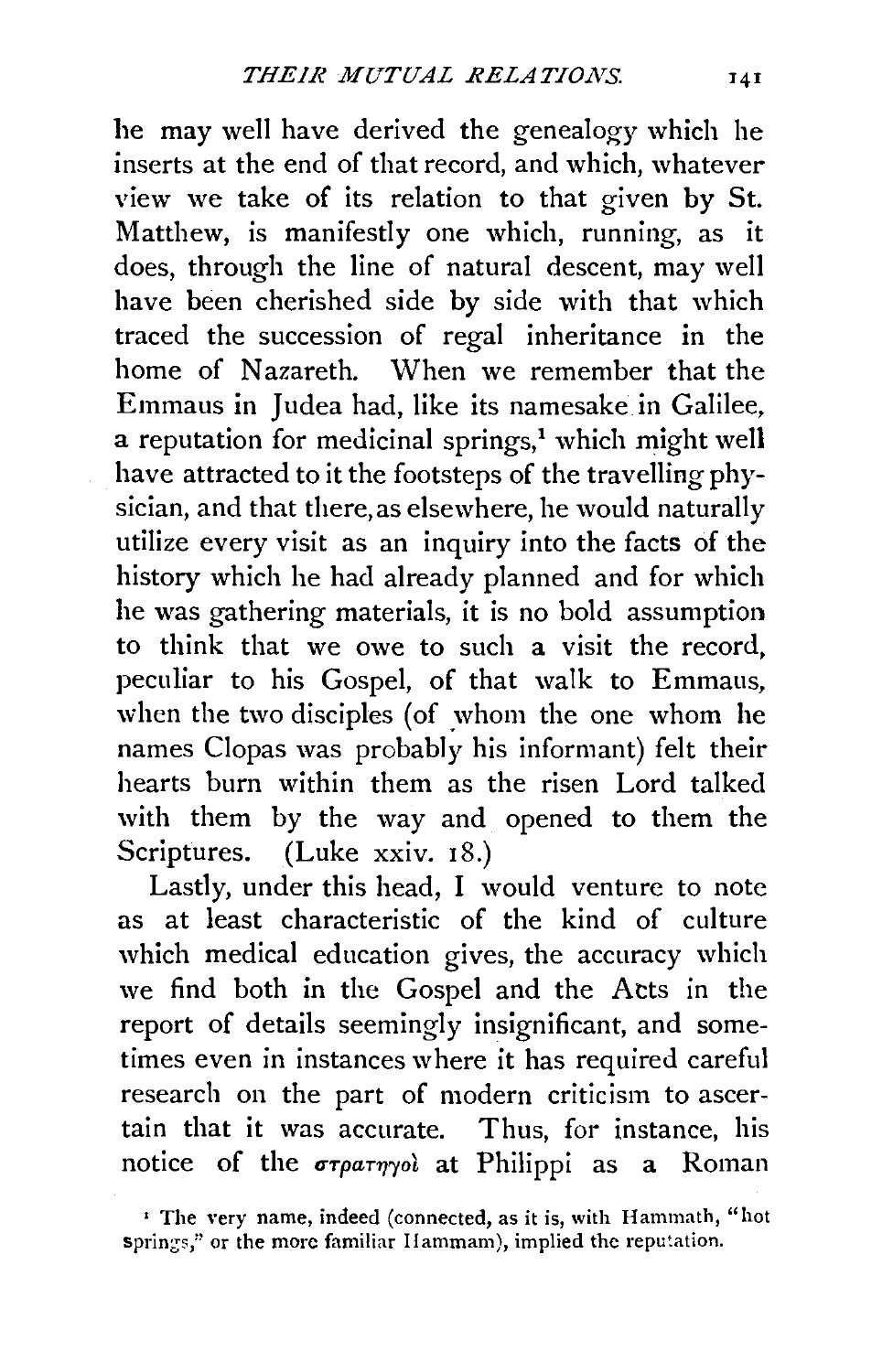*KoA.rovfa,* of the Proconsuls of Cyprus and Achaia. of the  $\pi$ o $\lambda$ rápxat of Thessalonica, and the *aσιάρχat* of Ephesus, of the taxing of Cyrenius, and the synchronism of those who bore rule in Palestine at the commencement of our Lord's ministry, of the two Agrippas, and Drusilla, and Bernice, and Felix, and Festus, and John, and Alexander, as members of the Pontifical family, are, one and all of them, as any student will recognize, confirmed either by contemporary historians or by recently discovered inscriptions on coins and monuments. It is not, I think, fanciful to trace here also, and hardly less in the narrative of the shipwreck in Acts xxvii., the effects of that training which, in proportion to its completeness, habituates the mind to carefulness in observing and precision in recording.

I pass from this preliminary inquiry to that with which we are more specially concerned,-St. Luke's companionship with St. Paul. When that companionship began we have no direct record. The writer of the Acts appears for the first time, as indicated by the change from the third person to the first, on St. Paul's arrival at Troas, in what we call .his second missionary journey. (Acts xvi. 10.) Dut it is clear that that was not the beginning of their friendship: The naturalness with which the transition is made, the absence of any mention of the circumstances that brought them together, forbid that assumption. It is therefore all but certain that they must have met at some earlier stage of St. Paul's ministry, possibly at Antioch or Tarsus. Both these cities stood high in reputation as seats of learning. Either was likely to attract a traveller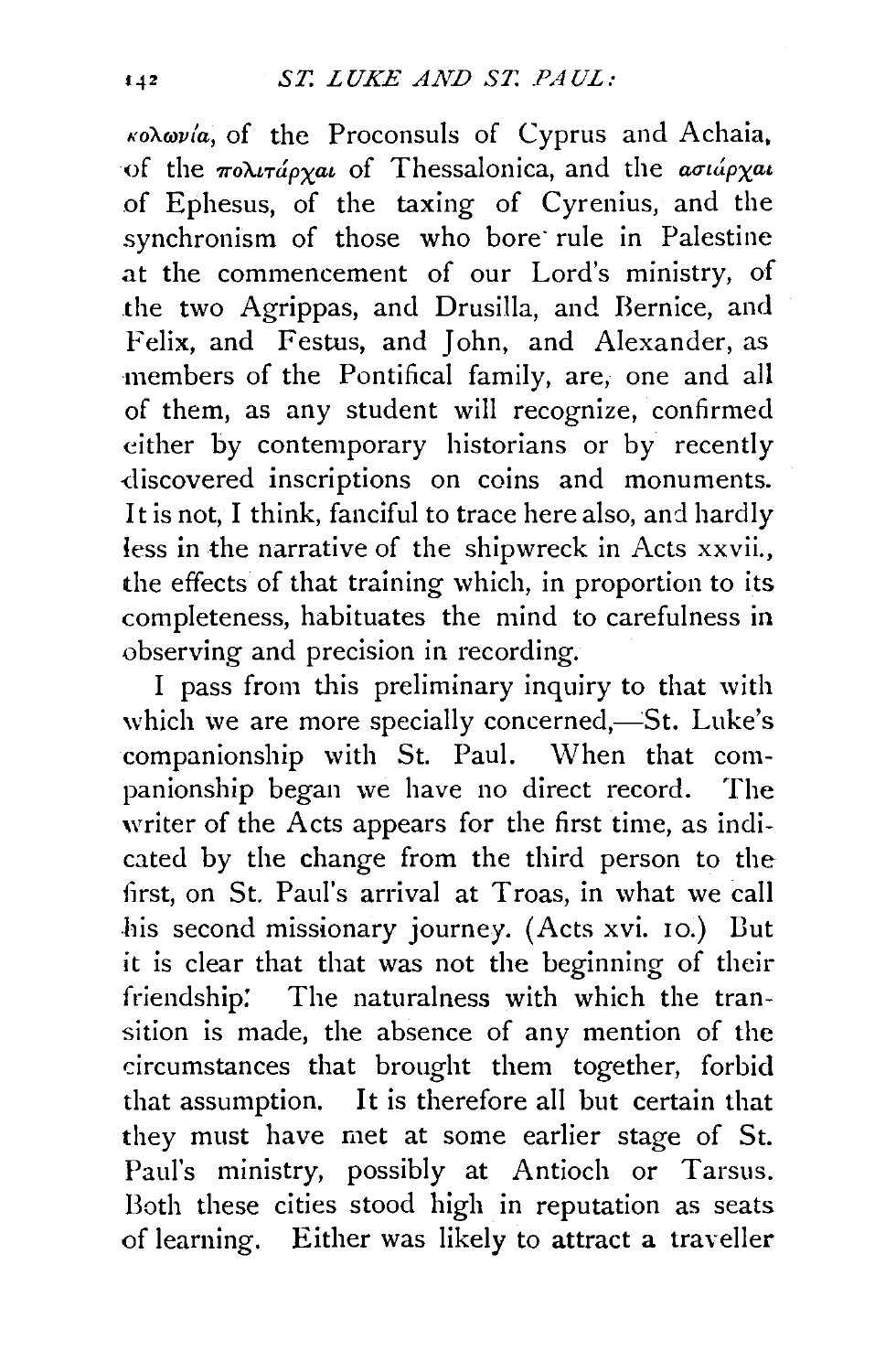seeking knowledge in his special art. Leaving as doubtful the question where they had met before, the circumstances under which they now meet again have, if I mistake not, a special interest. The Apostle had been detained in Galatia by an attack of severe illness, probably (from the strange form in which he expresses his sense of the ardent affection which would have led the Galatians, "if it had been possible, to have plucked out their own eyes and given them to him "-Gal. iv.  $15$ ) by a sharp attack of that affection of the eyes, at once painful and disfiguring (Gal. iv.  $14$ ), which very many of the profounder students of St. Paul's life have identified with the mysterious "thorn in the flesh," which has passed into a proverb; (2 Cor. xii. 7.) Is it too much to suppose that the physician may well have thought that one who had recently suffered so much needed his loving and skilful care as he entered on the labours of his European ministry ?

That conclusion is at all events strengthened by the fact that when they meet again, and when, so far as we trace their companionship, it was renewed never again to be broken, it was under circumstances altogether analogous. Some years had passed, during which we trace at the outset the loving care of the friend in the help sent once and again to ·St. Paul at Thessalonica from Philippi (Phil. iv.  $15$ ), and again at Corinth (2 Cor. xi. 9), and then they were divided. In one instance, indeed, I would venture to suggest that St. Luke's influence may have helped the Apostle in his work at Ephesus. He taught there, we are told, daily "in the school," or lecture-room, " of one Tyrannus" (Acts xix. 9). That was not a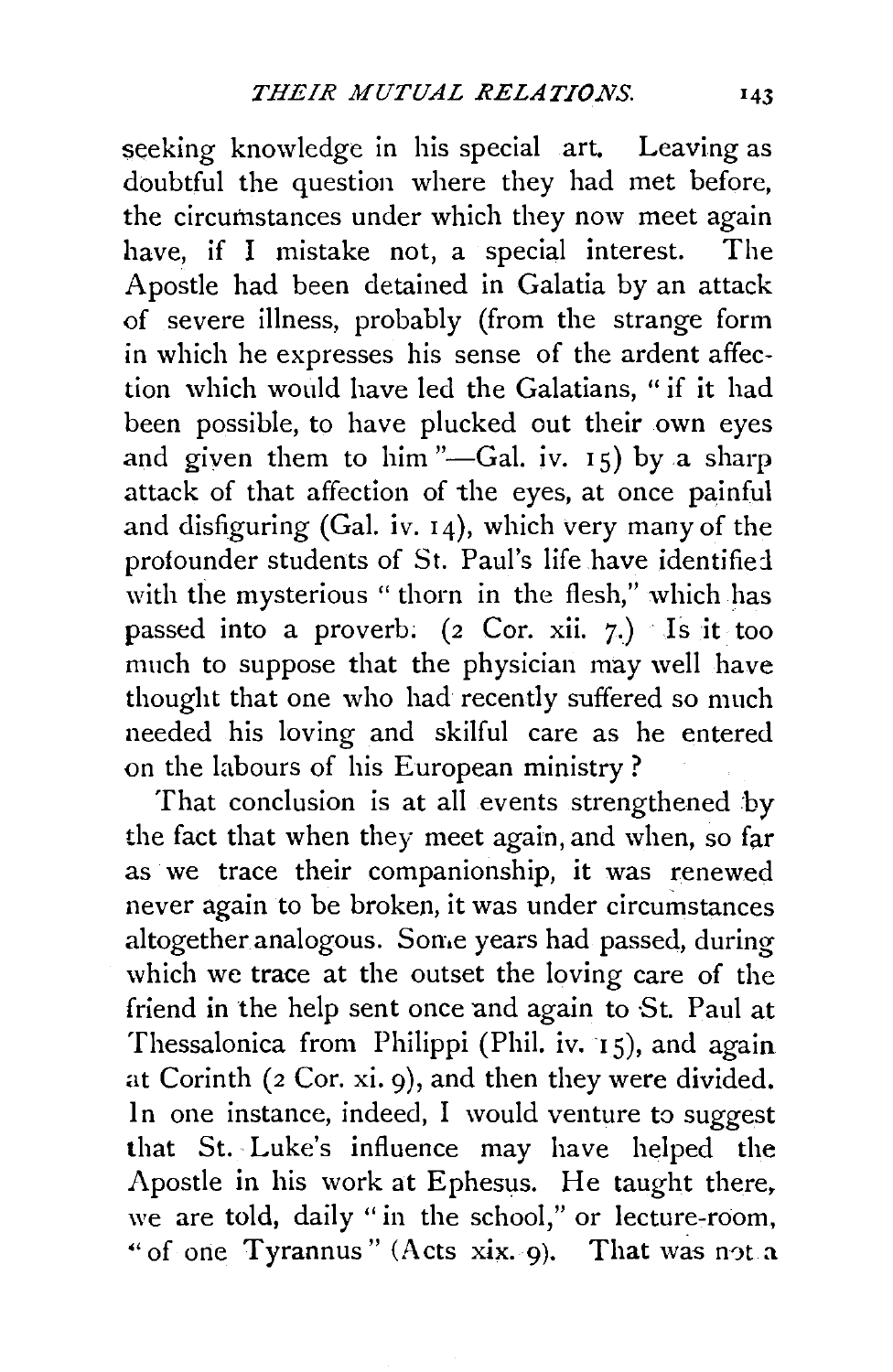common name among either Greeks or Romans. It is found, however, in the well-known list of freedmen and others attached to the Imperial service, in the *Colmnbarium,* or burial-place, of the Empress Livia, the wife of Augustus, and there it appears as the name of a physician. (Gori. *Columb. Liv.* p. 120.) It was the commonest matter of course that such names and callings should descend from father to son, and it is, therefore, in a high degree probable that the teacher who thus placed his lectureroom at the disposal of the herald of a new and unpopular doctrine, may have done so because he and that teacher had a common friend in the physician cf Philippi.

It is clear from the whole tenor of the Second Epistle to the Corinthians that, immediately before his next visit to Philippi, where it is equally clear that Luke remained, St. Paul had again suffered severely from his bodily infirmities. He " despaired of life," had been " delivered as from so great a death," was as one "always bearing in his body the dying of the Lord Jesus," groaning under the burden of his " earthly tabernacle," his " outward man perishing day by day" ( $2$  Cor. i. 10; iv.  $10, 15$ ; v. 2). Can we interpret these expressions otherwise than as indicating that he had sunk into a state of feebleness and prostration, in which the help of his friend and adviser would once again be an urgent necessity for him? Must we not in part, at least, look on this as the reason that led St. Luke from that time forth to accompany him in all his journeyings? Other motives may, of *course,*  have combined with this. If, as I believe, he was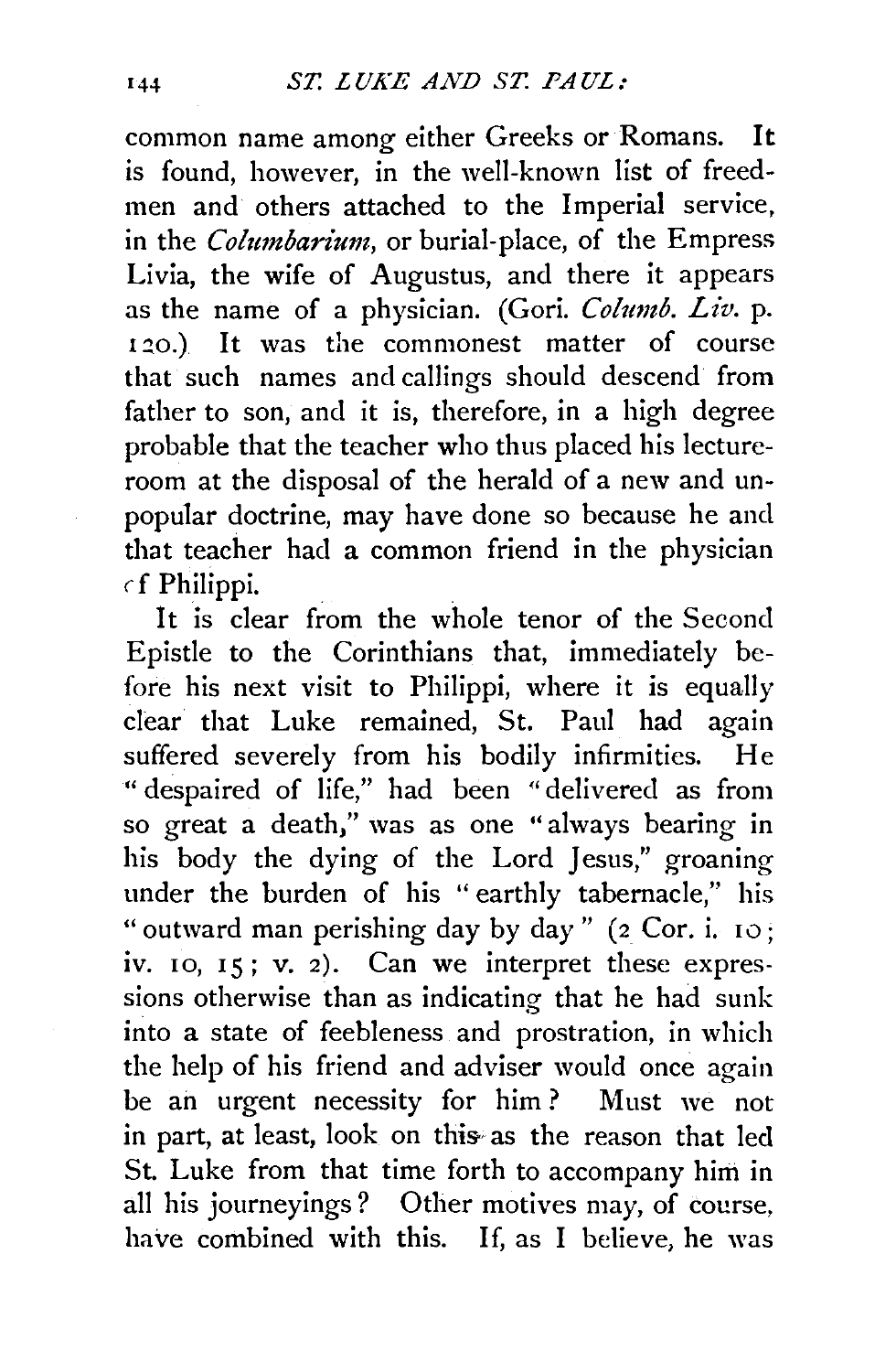·" the brother whose praise was in the gospel " of 2 Cor. viii. 18, he was chosen by the Churches of Macedonia, in which. he had been so active, to be their representative among the bearers of the great collection for the "saints" at Jerusalem. He may have welcomed the opportunity for going over the sacred ground of Galilee and Judea, and adding to the materials for that history to which, as St. Paul's words imply, he had already devoted himself. These motives would account for his journey to Jerusalem ; but we want something more to explain his abandonment of his former work, in order that he might be with St. Paul during his two years' impriscn nent at Cesarea and on his voyage to Italy: and that something I find in strong personal affection and the growing sense of his necessity to the Apostle's wellbeing.

It will be, I am sure, within the experience ot most of us that we cannot be thrown for any length of time, hardly perhaps even for a single consultation, into the society of a thoughtful and cultivated physician without learning something from him beyond our own immediate case, from the knowledge with which. his studies have enriched him. His words dwell with us, and we reproduce them and apply them, with more or less freedom, as half parables of moral, or political, or social life. We talk of the *diagnosis* of national diseases, of the policy of *counter-irritation,* of the *delirium tremens* of political or ecclesiastical fanaticism, of the *hypertrojh)'* of this or that organ of the body politic. Such instances of phrases that were once professional and have become literary might be multiplied by VOL. IV. **II**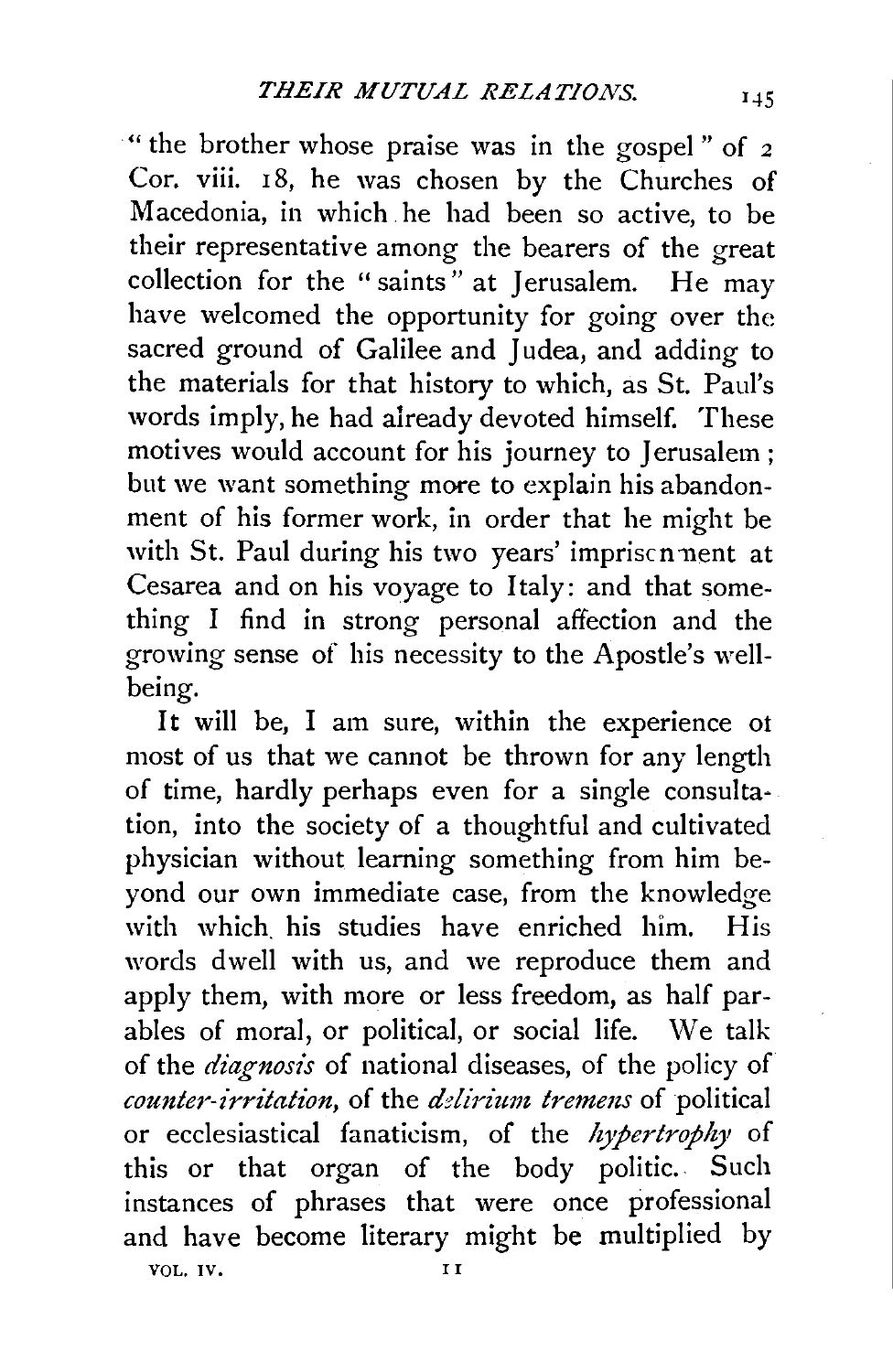the score. It will hardly, I think, be questioned that a companionship such as that which we have traced beween the physician and the Apostle would be likely to issue in like phenomena.

The influence of that companionship is what I now seek to trace, and I begin with that in which it is most conspicuous, the group of letters known as the Pastoral Epistles. Here, as the most prominent instance, I take  $(t)$  the remarkable use of the verb  $\phi$ *yialvew* (to be healthy), in its figurative application to doctrine. The frequency of that application (I Tim. 9; vi. 3; 2 Tim. i. 13; Titus i. 9) is concealed in the English Version by the needless variations of rendering, such as *"sound* doctrine," " *wholesome*  words," " *sound* words," and the like ; but the verb is in all such cases (eight in number) one and the same. That word, as might be expected, was one in frequent use by Hippocrates, *e.g., Aph.* ii. rs; *Vet. Med.* c. IO. It was likely to be found in the vocabulary of every Greek physician. It is noticeable that it is found three times in St. Luke's Gospel (Chaps. v. 31 ; vii. <sup>r</sup>o ; xv. 2) and not in the other three. It does not occur in St. Paul's earlier writings. I say, then, to begin with, that this reference of all teaching to an ideal standard of healthiness is one which we may naturally connect with the influence exercised on St. Paul's thoughts and language by those of the "beloved physician." He had learnt to recognize there also, in the region of the spiritual life as in the uatural, the importance of health, of the *"mens* 

*sana in corpore sano."* And as the natural sequence of this, departures from the true faitlP present themselves to his mind as deflections in one direction or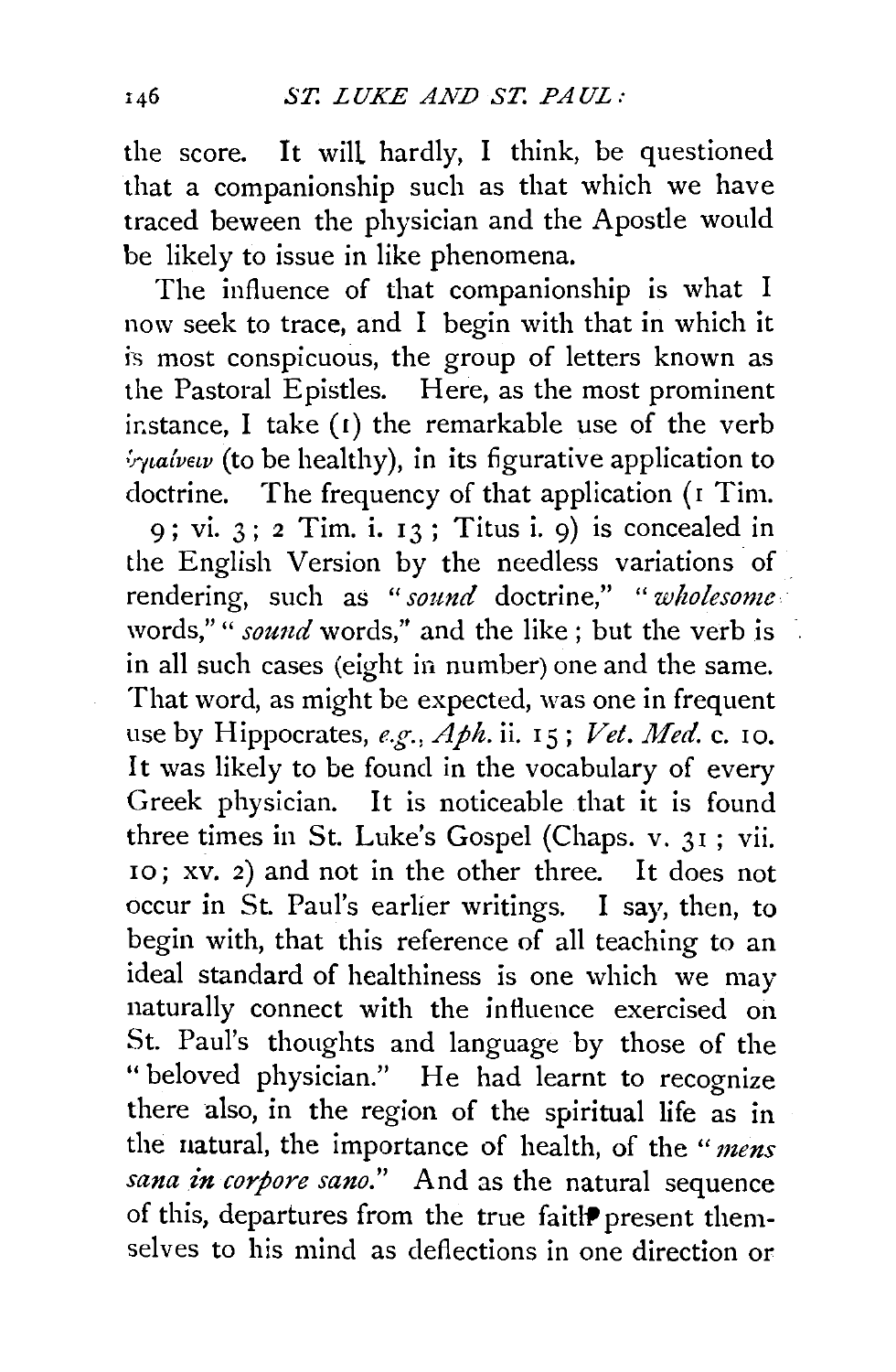another from that normal healthiness. Here, again, we must look to the Greek rather than the English. One who teaches another doctrine than that of the words of the Lord Jesus, in which he recognizes the highest type of health (I Tim. vi. 3), is not "doting," as in the Authorized Version, but *"diseased"* (I Tim. vi. 4) about disputes and logomachies. Of the most malignant form of that disease he predicts that it will spread and have its course, feeding on the organs of life, not (as in the Authorized Version) as a "canker," but as a gangrene,  $\gamma \acute{a} \gamma \gamma \rho a \nu a$  (Galen's *Commentary on Aph.* vii. 50), as a *cancer*, in the full significance which that term has in modern pathology ( $2$  Tim. ii.  $17$ ), eating into the inner life of the soul, and spreading its corruption. So, again, in that word *Tvowdels*, TeTvowuevot, and the cognate forms, which are rendered, "lifted up with pride," "proud," "high-minded" (I Tim. iii.  $6$ ; vi. 4; 2 Tim. iii. 4), we trace, when we turn to the language of Hippocrates and Galen, not simply a moral defect, but a specific form of fever, as far as the word goes, identical with our familiar typhus (Int. Aff. c. xlii.) having as its characteristic symptoms the "*delirantium somnia*," to which St. Paul compares the insane, self-centred imaginations of the false teachers. 'Others, however, are in a yet more hopeless state. They have their very conscience seared as with a red-hot iron (I Tim. iv. 2), *cauterized*, to use St. Paul's more technical term, by crimes which have left an ineffaceable brand upon their souls, and yet in doing so have numbed its sensitiveness, so that, as has been said of some, the very " nerve of pudicity " is dead in them. Of a lighter form of the same evil he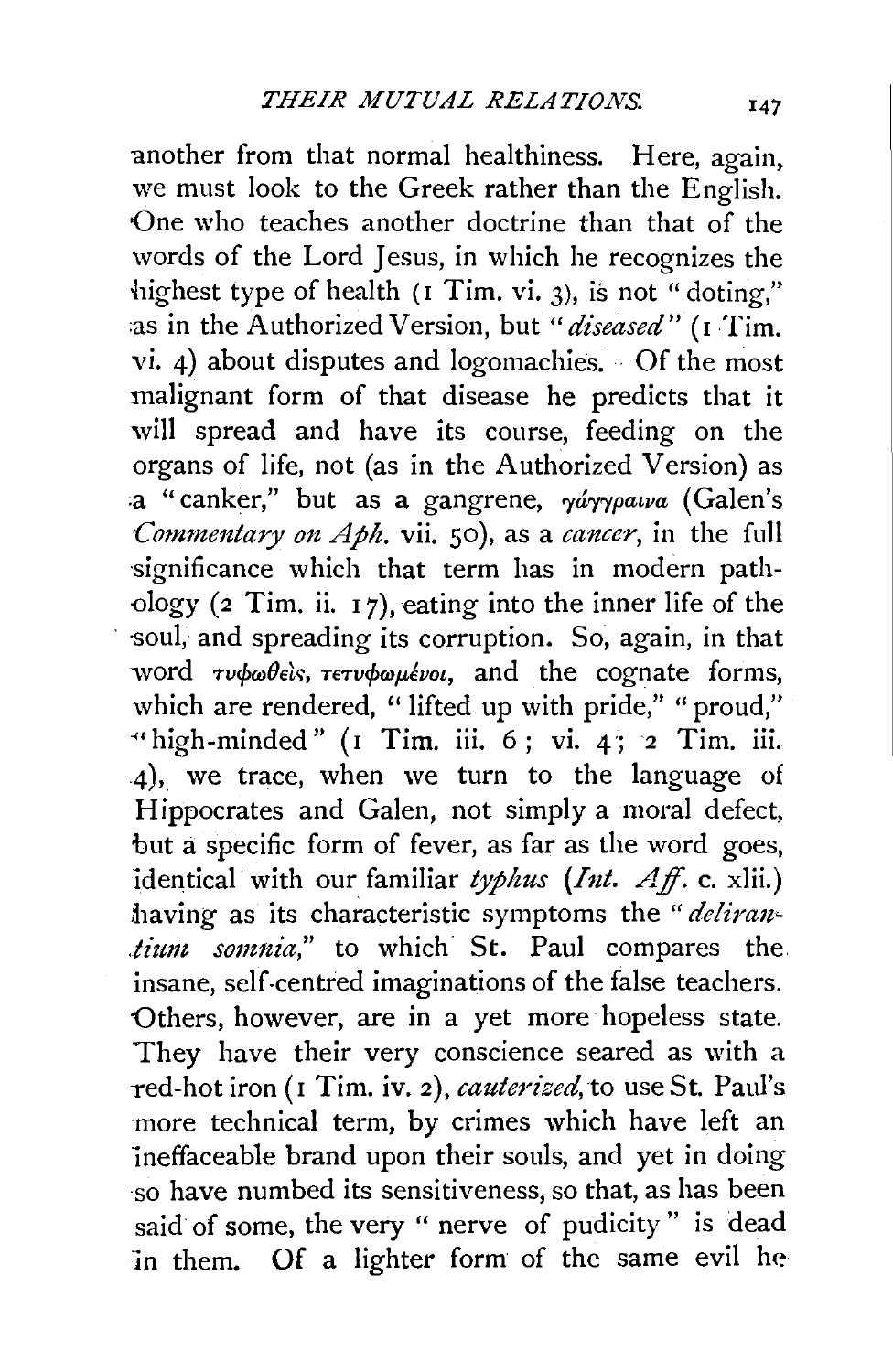notes that they have "itching ears"  $(\kappa\nu\eta\theta\delta\mu\epsilon\nu\sigma\iota\tau\eta\nu$  $d_{\kappa o \hat{\eta} \nu}$ ; the word is strictly technical, Hippoc. p. 444-35), are affected as by a *"pruritus aurium,"* which they cannot control or cure. (2 Tim. iv. 3.)

The influence of which I speak shews itself not less plainly, if I mistake not, in the singular moderation with which St. Paul deals with all questions that affect the relation between the health of the body and that of the spirit of man. Timothy, it would seem, conscious of some temptations from the youthful lusts that war against the soul, sought to check them by an overstrained asceticism. St. Paul saw the dangers incident to these practices as a physician's eye would see them, and twice warns his disciple against them. "Bodily exercise," he tells him (again a word from Hippocrates,  $Aph$ . vi. 5,  $\gamma v \mu v a \sigma a$ , the *training* of the body, as the athlete or the ascetic: trains it, as Timothy was training it, profits a little, but godliness, piety in the true sense of the word, is profitable for all things, in this life and in the life to come. ( $I$  Tim. iv. 8.) The well-known advice, " Drink no longer water, but use a little wine for thy stomach's sake" ( $\sigma\tau\phi\mu\alpha\chi$ os, again from Hippocrates, *Isag. puls.* p. 72,) "and for thine often infirmities" (I Tim. v. 23), supplies obviously another example. The position of that advice is, however, peculiar, and calls for a special notice. It comes in, it will be remembered, with a strange abruptness, in the midst of a series of rules for trying ecclesiastical offences: " Against an elder receive not an accusation, but before two or three witnesses. Them that sin rebuke before all, that others also may fear.... Observe these things without preferring one before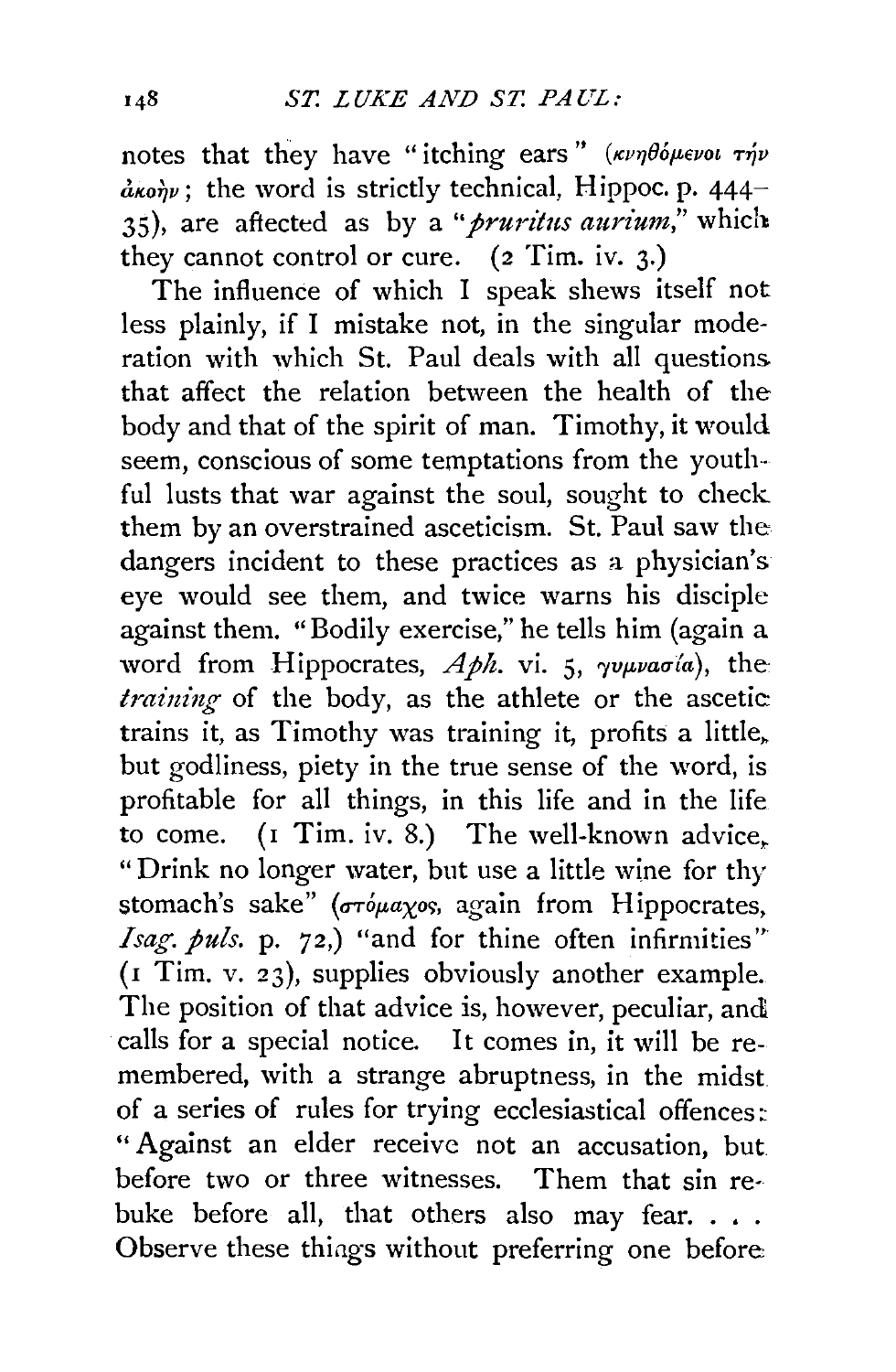another, doing nothing by partiality. Lay hands suddenly on no man, neither be partaker of other men's sins. Keep thyself pure." Then follows the -counsel about a "little wine." Then the letter returns to the previous subject, and discusses the difference between open and secret sins. What account are we to give of this strange parenthesis? By what train of unexpressed thought was St. Paul led to interpose this precept here? I venture to think that the train of thought was precisely such as would be natural in one habitually under the guidance of the -counsels of a wise physician. It lay in the nature <>f things, looking to the social condition of the Empire, that the most numerous offences that would come under the notice of an ecclesiastical judge would be sins against sexual purity. The mere inquiry into such things, in all their loathsome details, brought with it, to a young and sensitive nature, like that of St. Paul's true son in the faith, the risk of mental contamination. Timothy, it would seem, sought to guard against that risk by a more rigorous abstinence. St. Paul saw, as one under such guidance would be sure to see, that that rigour was certain to overshoot its mark, that the enfeebled and excited system was more likely to be the victim of unclean imaginations than one in an average state of healthy equilibrium; and, lest his injunction, " Keep thyself pure," should lead to fresh austerities, he throws in a plain practical rule of dietetics tending to that result. So, perhaps, in an ecclesiastical system where the practice of confession led the guide of souls to be often brought in contact with perils of a like kind, a wise physician would say to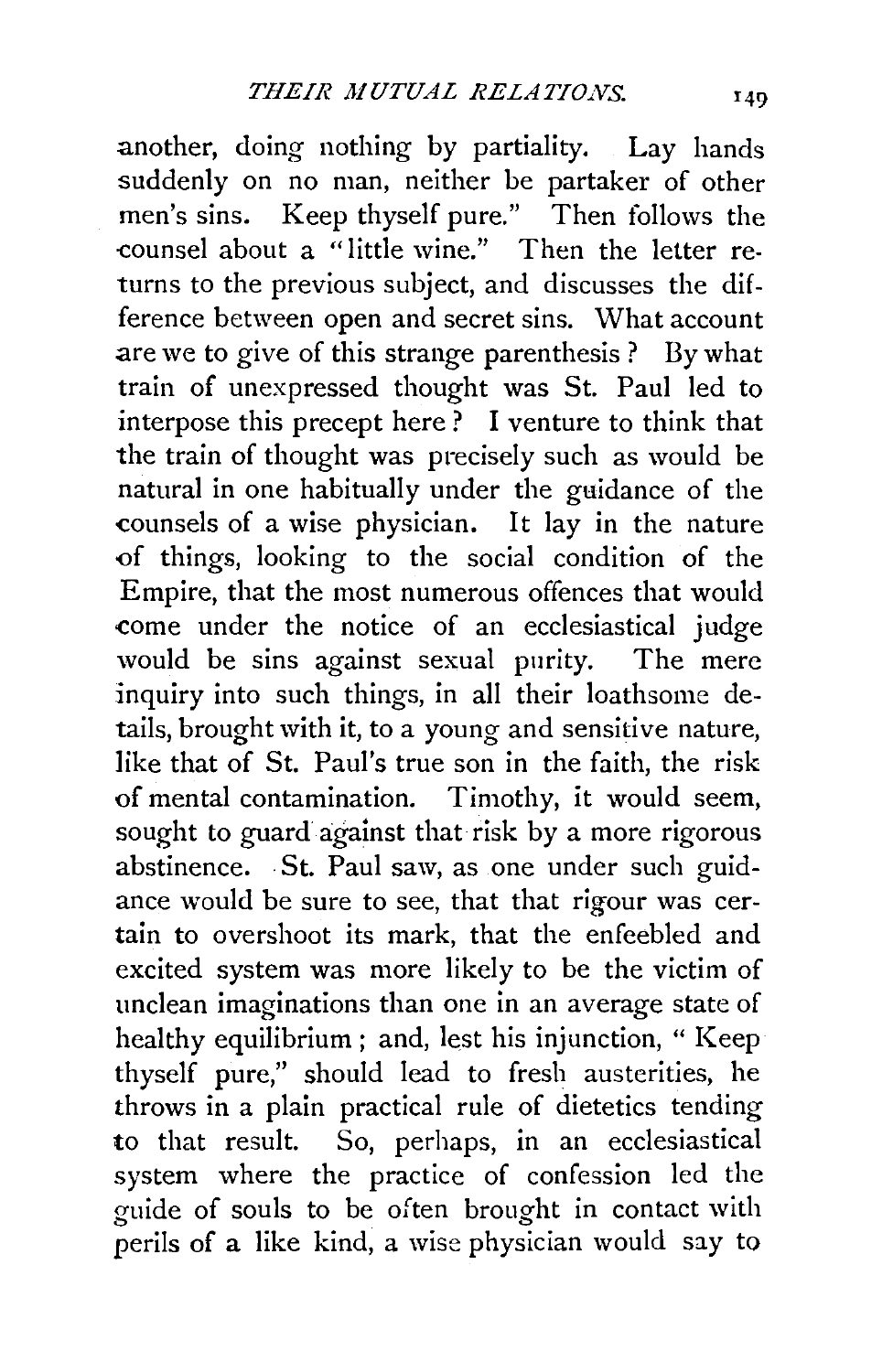him, "If you must listen to such things, at all events. don't go into the confessional on an empty stomach."

What we have seen in the two passages just examined will prepare us for the right interpretation of another, which, from its singular difficulty, has been the *crux* of commentators. As it stands in the English Version it is not too much to say that **it** is simply unintelligible. "Which things" (he is speaking of ascetic rules) " touch not, taste not, handle not" (the first clause referring, by a. well - understood euphemism, as in  $I$  Cor. vii.  $I_+$ to an enforced celibate life as essential to holiness),—" which things have indeed a show of wisdom in will-worship and humility and neglecting of the body ; not in any honour to the satisfying of the flesh" (Col. ii. 23). The true explanation of the last clause is found, I am bold to say, in looking to the strictly medical sense of the word translated "satisfying."  $\Pi\lambda\eta\sigma\mu\sigma\nu\eta$  appears in Hippocrates as satiety, the state that results from high feeding.  $(Aph.$  ii. 4, 22.) It is contrasted with hunger, it is. associated with drunkenness (De Itner. Affect. lxv. 39). Giving it this meaning, and assigning to  $\tau \mu \dot{\nu}$ its natural sense of "honour" or "repute," we find in the whole passage a line of thought identical with that which we have traced in the Epistle to Timothy. At Colosse, as at Ephesus, St. Paul met with those who, in their Manichean horror of the body, forbade to marry and commanded to abstain from meats. " Their negative rules," he says, "have a counterfeit show of wisdom in self-imposed ritual, and abject lowliness, and unsparing treatment of the body; yet, **in** relation to fulness of the flesh, to the lusts which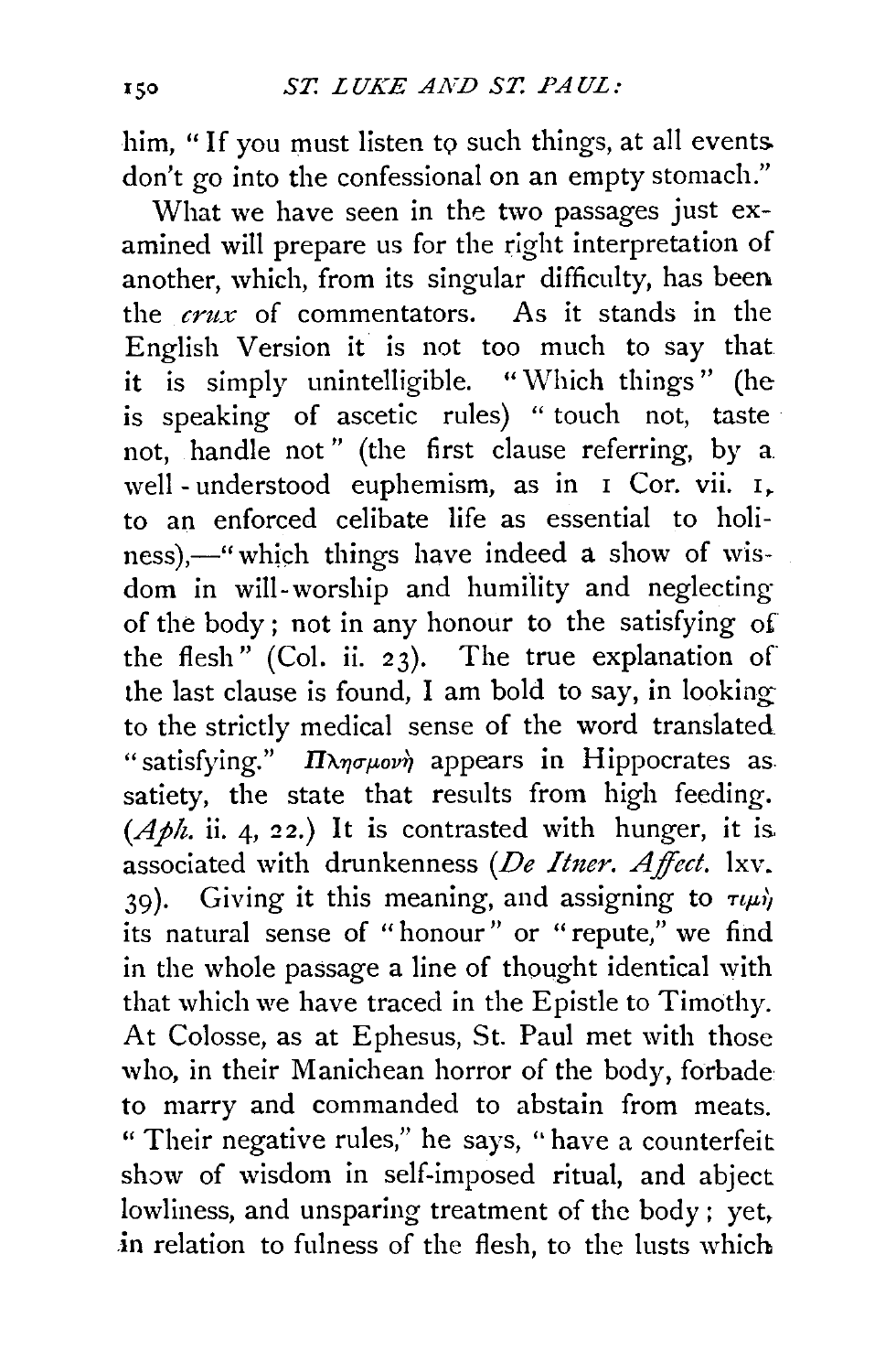that fulness implies, they are absolutely valueless, *held in no honour* as remedies for that disease."

With less certainty, yet unwilling to pass over what seems to me to throw light upon another obscure passage, I refer to a precept of like character, bearing upon the weaknesses of the other sex. St. Paul is urging the right relation of the woman to the man as one of subordination. He suffers not a woman to teach, nor to usurp authority over the man. Adam bad been created first, not Eve. Eve had been the first to yield to the tempter. And then, " Nevertheless, she shall be saved in [or rather *through]*  child-bearing, if she continue in faith and charity and holiness with sobriety" ( $I$  Tim. ii.  $15$ ). I seem to myself to hear in this the counsel of one who had studied the character and work of women from the stand-point both of a trained physician and of one who had been the guide and director of the guild or sisterhood at Philippi. To him, whatever tended to draw woman from the duties of home-life seemed full of danger. She would find her true salvation, her true deliverance from the temptations incident to her sex, through that child-bearing (note the characteristic use of a technical term, διà της *τεκνογονίας*) which was commonly regarded as the penalty of her transgression. Maternity, with all the affections and responsibilities which it involved, was the true discipline for her perfection.

These are the more prominent instances, but the case may be rendered yet more complete by noting other examples of a like phraseology used as by one familiar with it in daily conversation. St. Paul, over and above his direct argument against forcing cir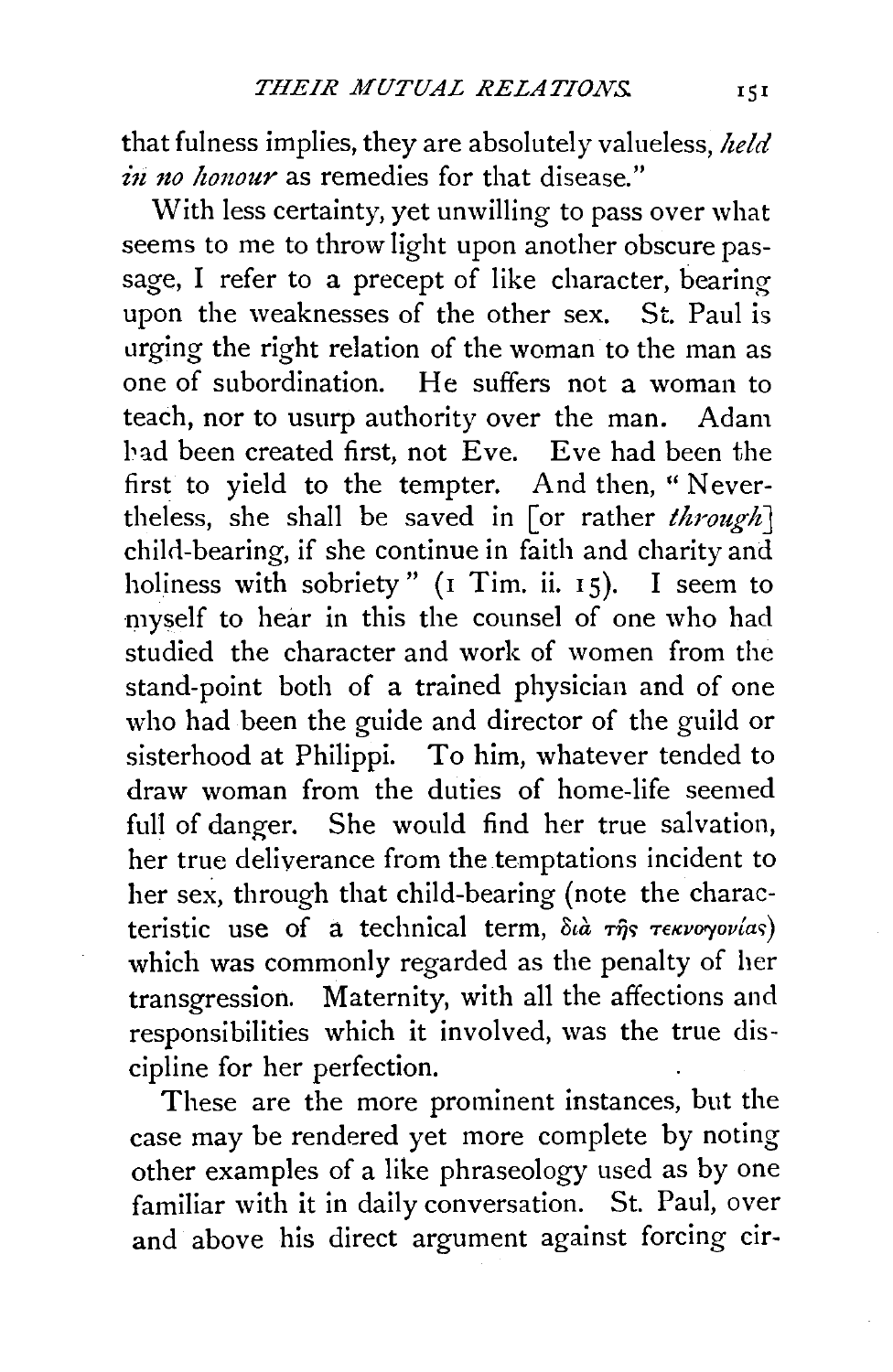cumcision as a condition of entrance into the Christian Church, speaks of it at times with a halfhumorous Luther-like scorn and indignation. When the rite is retained after its purpose has been exhausted, and it has thus been emptied of its symbolism and sacramental character, it has no longer any title to its old time-honoured name, but is simply, so to speak, a surgical operation. It is no longer a true circumcision, but an incision, or, to use the strictly medical Greek, not a  $\pi\epsilon\rho\iota\tau o\mu\dot{n}$ , but a  $\kappa a\tau a$ - $\tau o\mu\dot{\gamma}$  (Phil. iii. 2). In a yet bolder passage, speaking of the same false teachers, he bursts out into the wish (I follow the consensus of all the best commentators in my paraphrase), "I would that they who trouble you would mutilate themselves after the manner of the eunuch-priests of Cybele" (Gal. v. 12). Not *circumcision*, nor *incision*, but *excision* was the natural outcome of this morbid dwelling on the fleshly rite. Is not this precisely the kind of language likely to be used by a Gentile physician resenting, with a natural scorn, the attempt of the Judaizing teachers to impose their yoke of bondage upon him and his brother converts ?

So, in not a few passages where our English Version hides the technicality, when we read, " If <sup>a</sup> man strive for masteries he is not crowned, except he strive lawfully" (2 Tim. ii. 5), the Greek adverb ( $\nu_0$  $\mu$  $\mu$ ως) is a strictly technical word, half medical and half athletic, implying the observance of the normal system of diet and exercise which physicians and gymnasts alike prescribed for the training of the wrestler (Hippoc.  $Aph. i. 15$ ). When we find, ''they turned aside to vain jangling" *(* r Tirn. i. 6),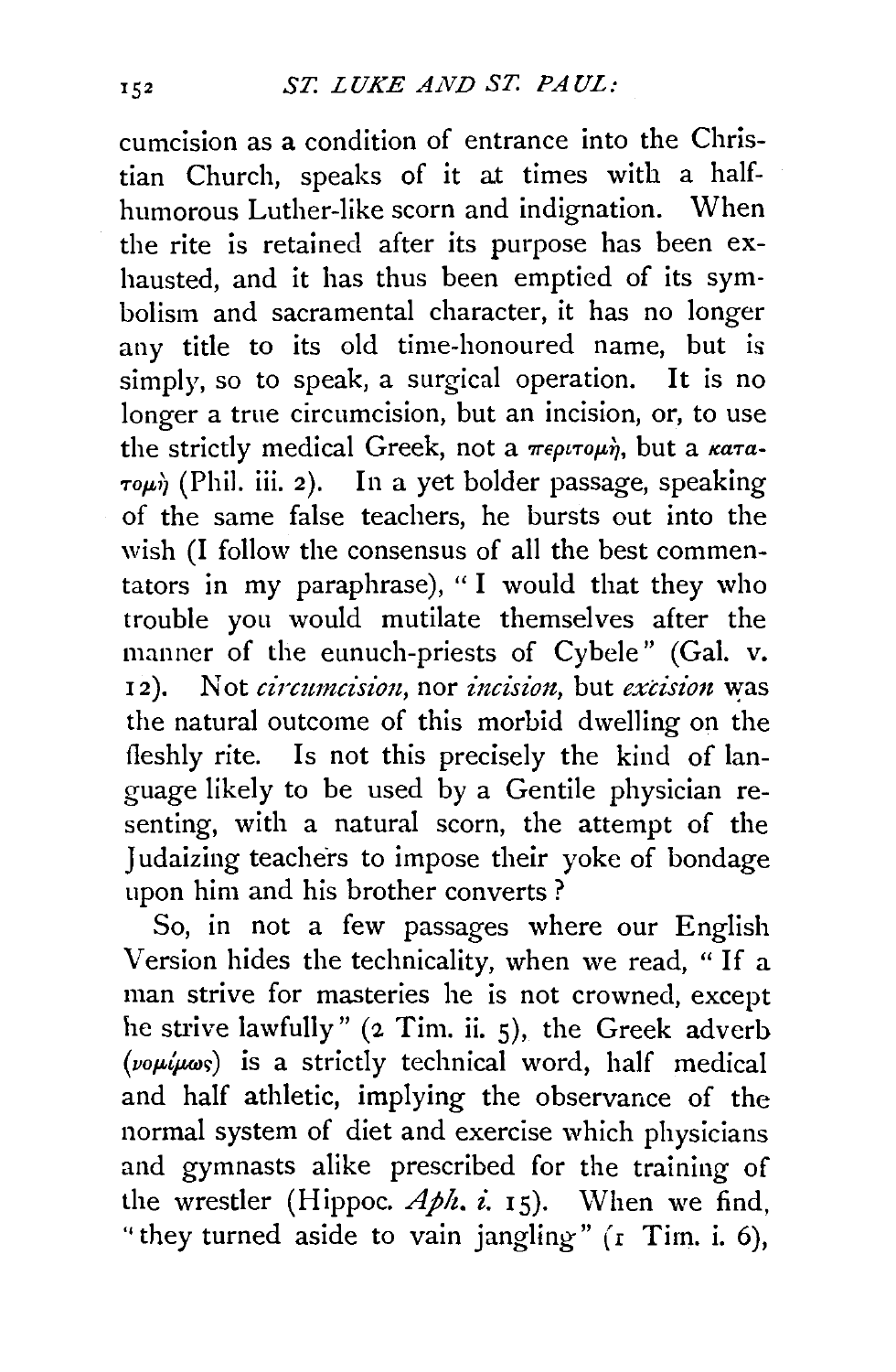the word  $(\epsilon_{\kappa} \tau_{\rho} \epsilon_{\pi} \epsilon_{\sigma} \theta_{\alpha} a)$ , though common enough, was used by Hippocrates in a special sense of a bodily state or organ turning off or degenerating into something lower than its actual state (de temp. morbi). When we read, "I count them but dung<sup>"</sup> (Phil: ii. 8), the word is not the common familiar one, but technical ( $\sigma \kappa \omega \beta a \lambda a$ ), such as a medical writer would use, and which has, I believe, passed into modern medical terminology.

In the word  $\partial \phi \rho \mu \dot{\eta}$ , again, commonly rendered "occasion" in I Tim. v. I4, and elsewhere, we have a term used by St. Paul alone (Rom. vii. 8-11; 2 Cor. v. 12, xi. 11; Gal. v. 13) among the New Testament writers, that is found in Hippocrates as expressing the starting-point of the action of disease  $(Aph.$  vi. 14). In  $\frac{\partial \tau}{\partial u}$  used only by St. Luke and St. Paul in the New Testament (2 Cor. ii.  $7\rightarrow13$ ), and by the former to describe the look and expression of the latter (Luke iv. 2o; xxii. 56; Acts iii. *<sup>2</sup>*I ; x. 4; xiv. 9; xxiii. I), we have a form technically used by Hippocrates for the fixed gaze of intense emotion; which soon. passes . into the glare of delirium (*Coac. Prem.* v. 1). Even the exceptional use of Scythian, to denote one great division of the human race (Col. iii. I I), has its counterpart in the medical arrangement of climates in their relation to health under the heads of Libya, Delos, Scythia, as representative instances (Hippoc. p. I66).

Here my induction for the present ends. It will be admitted, I think, that I have sufficiently proved the position which I sought to establish; but I am far from thinking that my inquiry has been complete or full, and the way in which each re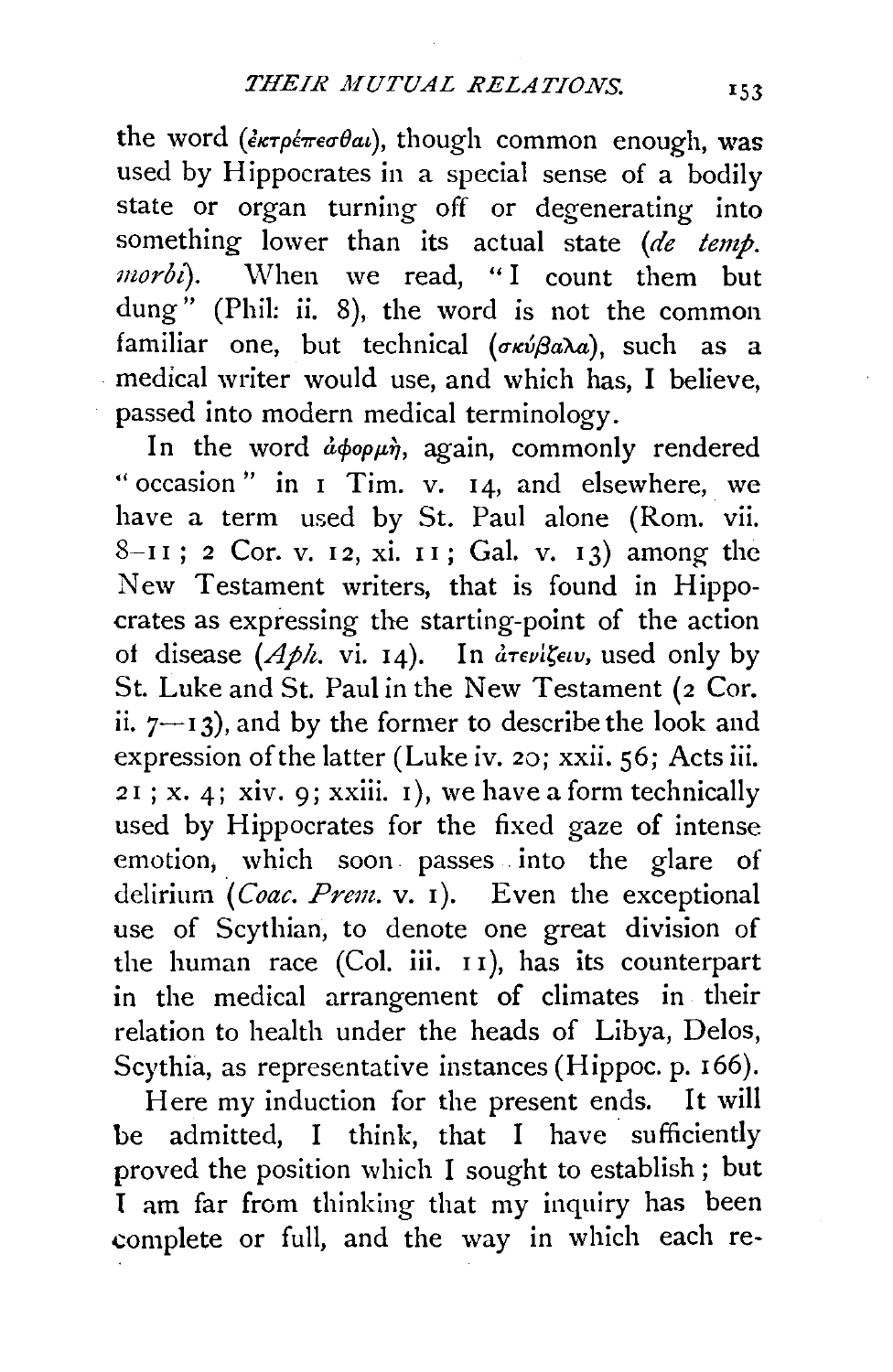ference **to** the Greek medical writers has brought fresh coincidences to light makes me feel that there is in them a mine, as yet unworked, for this purpose, to reward the search of more laborious or more leisurely scholars than  $myself.<sup>1</sup>$  What has. been brought out has, I venture to think, a claim on our attention, if only as bearing on the personal relations of the two men of whom I have been speaking. It is no small matter to gain a fresh insight into the friendships of a great thinker or a great worker, to watch their birth and growth and the circumstances that drew the men nearer and nearer to each other, to trace the influence of mind on mind, to note how the familiar words and phrases of the one percolate into the language of the other. But the interest, I may add the importance, of the inquiry does not end here. We have been told, with a great parade of learning, by the author of "Supernatural Religion " that there is no evidence of the existence of any of the first

**I** I add a few instances as further illustrations :- I. St. Luke's. use of the word  $\pi a \rho o \xi \nu \sigma \mu \delta g$  (Acts xv. 39), though not exclusively, is yet characteristically medical. (Hippoc. Aph. ii. 13.) 2. St. Paul's. use of  $\pi$ *apayye* $\lambda$ *ia* in the same way as that in which it is employed by Hippocrates in the document known as "The Oath." 3. St. Paul's. arguments  $(1)$  as to the functions of the several parts of the body (I Cor. xii. I4-27), and the nature of the sensuous and the spiritual bodies (I Cer. xv. 36-44). These, though not technical, are yet, it will be admitted, such as would commend themselves to a mind familiar with a technical view of the matters they discuss. 4. The phrase in Ephes. iv. I6, "fitly joined together, and compacted by every joint of supply" (συναρμολογούμενον και συμβιβαζόμενον δια πάσης αφής της *επιxopnying*), has, to say the least, the ring of a physiological illustration. 5· " Rightly dividing" ( *op!JoropOvl'Ta)"* the word of truth" (2 Tim. ii. I 5), which have been applied to the work of the ploughman, the sculptor, the carpenter, the sacrificing priest, the father of the family, may quite as legitimately be connected with the skill of the surgeon, operating with the precision which true insight gives.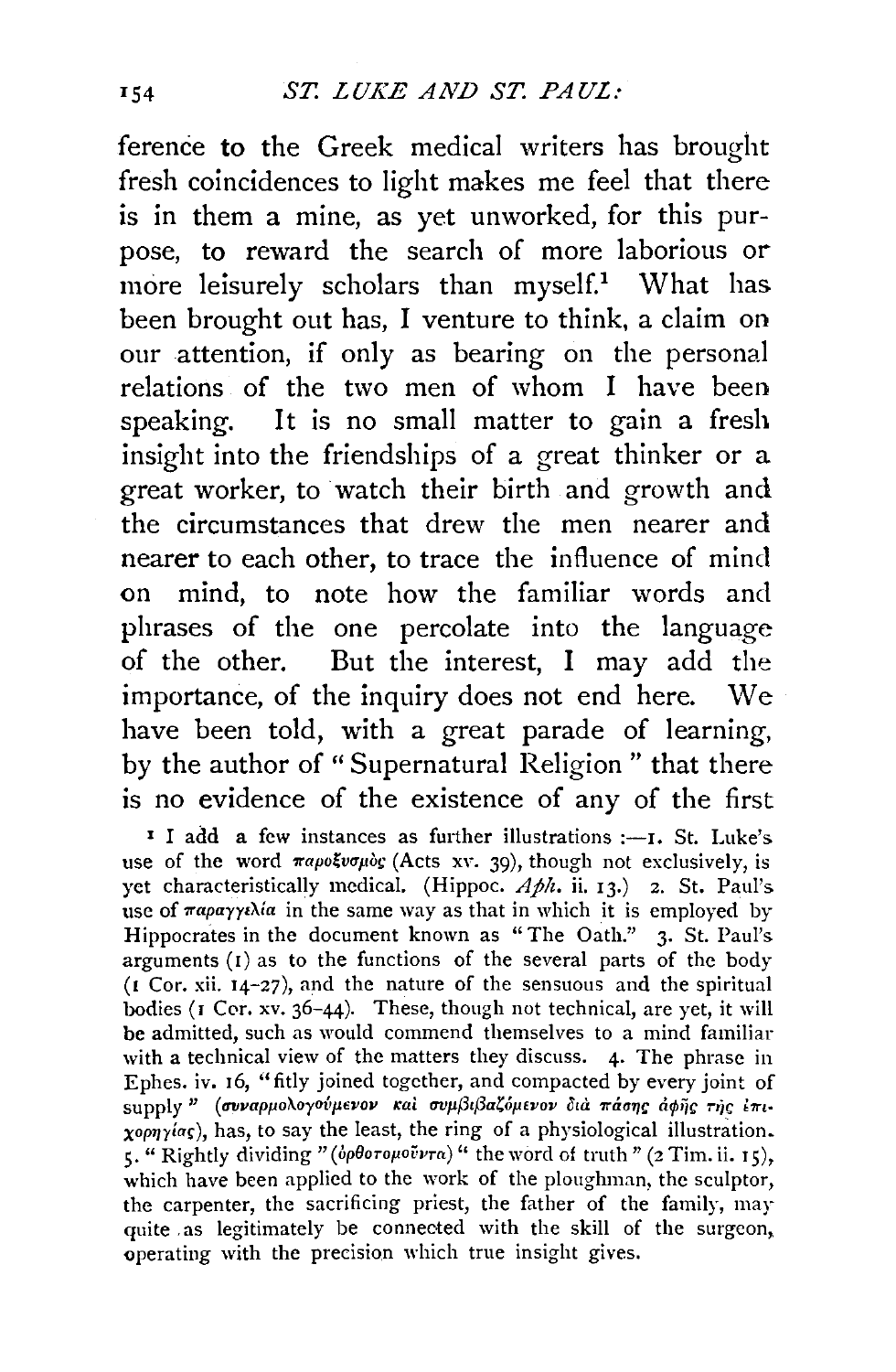three Gospels prior to the middle of the second century, that the traditions which ascribe them to St. Matthew, St. Mark, St. Luke have no claim to historical credibility. Passing over other grounds on which that assertion may be disputed, I submit that it is indefinitely weakened, if not altogether refuted, by the conclusions to which we have been led. By a series of coincidences so absolutely undesigned and latent, that, so far as I know, they have never before been brought together as materials for an induction, we have seen (1) that St. Paul's casual mention of Luke as the " beloved physician" explains characteristic phenomena in the books commonly ascribed to him, which demand an explanation and do not easily admit of any other ;  $(2)$  that these characteristics and the technical culture which they imply explain equally peculiar phenomena in the Pastoral and other Epistles of St. Paul.  $(3)$  We have shewn, to a degree of probability so high that it is scarcely less than certainty, that the Pastoral Epistles were written by the friend of Luke, that the Gospels and the Acts were written by the friend of Paul, and so we establish, as far as that probability goes, the date both of the Epistles and the Gospels. But then it follows that, leaving the other Gospels to stand or fall on their own evidence, there is at least one of which we can say that it brings before us contemporary, though not perhaps direct, testimony to the facts which it records. We need not go to Papias, or Irenæus, or Justin for scattered intimations of the existence of the Gospels. Here is one which the whole weight of circumstantial